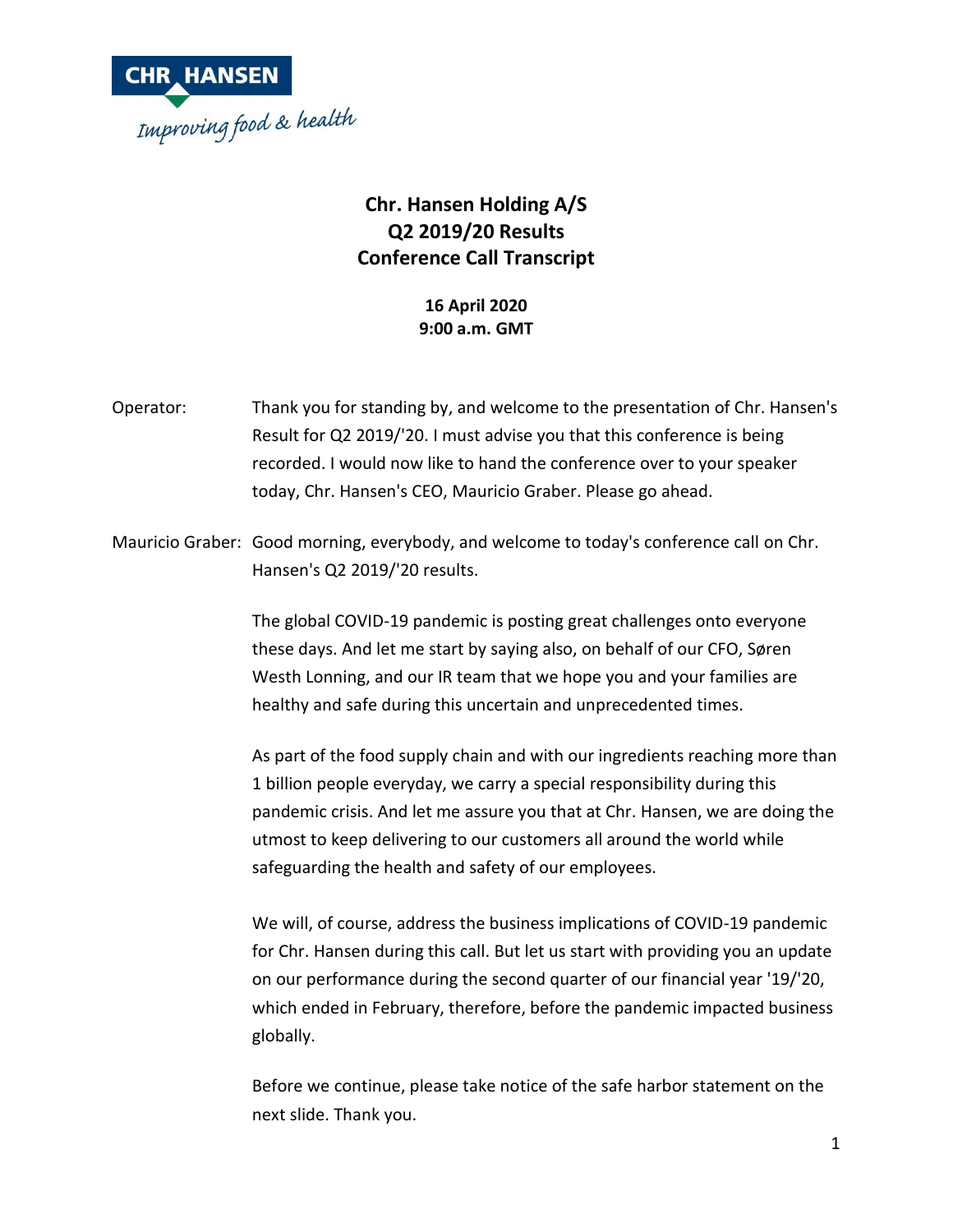

Let's turn to Page 3, please. In line with expectations, sales momentum picked up in the second quarter, leading to 5 percent organic growth for the group in Q2 and 3 percent year-to-date. The overall deep business environment though did not materially improve.

Trading conditions in emerging markets, particularly in the Middle East and China, remain challenging. Dairy end markets continue to grow at the low level, and raw materials for Natural Colors remain at very low price points. In light of this, I am quite pleased with the sales performance for the quarter.

Looking at profitability. Group EBIT margin before special items was 28.2 percent in Q2, up 40 basis points as we continue to balance scalability benefits from production and cost management initiatives with investments into strategic priorities and new innovations.

Year-to-date, group EBIT margin before special items stood at 27 percent, which is on par with last year. Free cash flow before acquisitions and special items was EUR 47 million in Q2, up 18 percent, driven by an increase in operating cash flow. Year-to-date, free cash flow before special items was EUR 41 million, well ahead of last year.

On segment level, please turn to Slide 4. All 3 businesses contribute to improved momentum in Q2. Our microbial platform, Food Cultures & Enzymes and Health & Nutrition combined, delivered solid organic growth of 6 percent in Q2, leading to 4 percent year-to-date.

Food Cultures & Enzymes continued to clearly outperform its underlying markets, delivering 5 percent organic growth in the second quarter and 4 percent year-to-date. Health & Nutrition reported 8 percent organic growth in Q2 after a very soft quarter – first quarter, resulting in a year-to-date increase of 2 percent.

The result was driven by a meaningful improvement in Human Health and continued strong growth in Animal Health. And like expected, Plant Health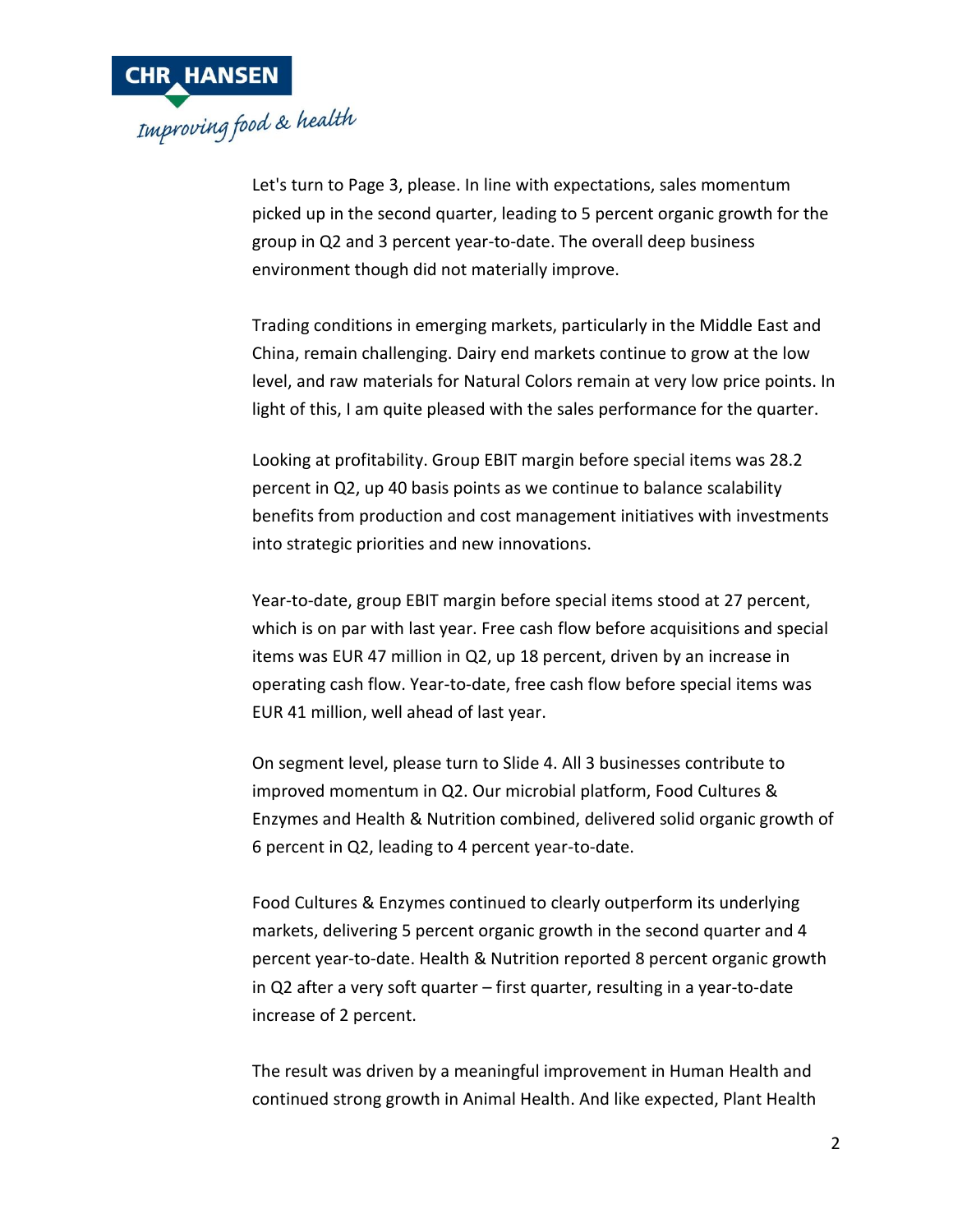

did not perform well as sales uptake in soybean was lower than expected. Lastly, Natural Colors also lifted the underlying sales momentum in Q2, delivering 3 percent volume growth that was largely offset by negative pricing because of lower raw material prices. Year-to-date sales were on par with last year.

Before we go into further details on the financials, as usual, let me also comment on the strategic highlights of the quarter. Please turn to Page #5. During Q2, we have made very good progress across our microbial platform. In Health & Nutrition, new product launches in Human and Animal Health such as our new probiotic strain blend for preterm infants or our new cattle probiotic, BOVAMINE Dairy Plus, were very well received by our customers.

To support our dietary supplement customers with educating stakeholders about probiotics and the importance of scientifical documentation and clinical studies, we have launched a new online platform in the U.S. called The Probiotic Institute that is targeting both health care professionals and key opinion leaders as well as consumers and the general public.

With regards to our Human Microbiome lighthouse, I am pleased to report that BacThera, our joint venture with Lonza, signed its first customers' contracts, and we are progressing well with setting up the contract manufacturing organization for live biotherapeutic products. By now, most managerial roles are filled with a good pipeline of potential customers from different indication areas, and we are on track to complete the first stage of our CapEx investments to serve the preclinical to Phase II trials by the end of this calendar year.

Looking at Food Cultures & Enzymes. The sales team continued to focus on the commercialization of recent launches and upselling. And in the current environment, we experienced a lot of interest for our solutions that can help drive efficiencies, for example, our cheese enzyme, CHY-MAX Supreme.

In bioprotection, I am excited to share that the team has made a very important discovery on the mode of action of bioprotective cultures that was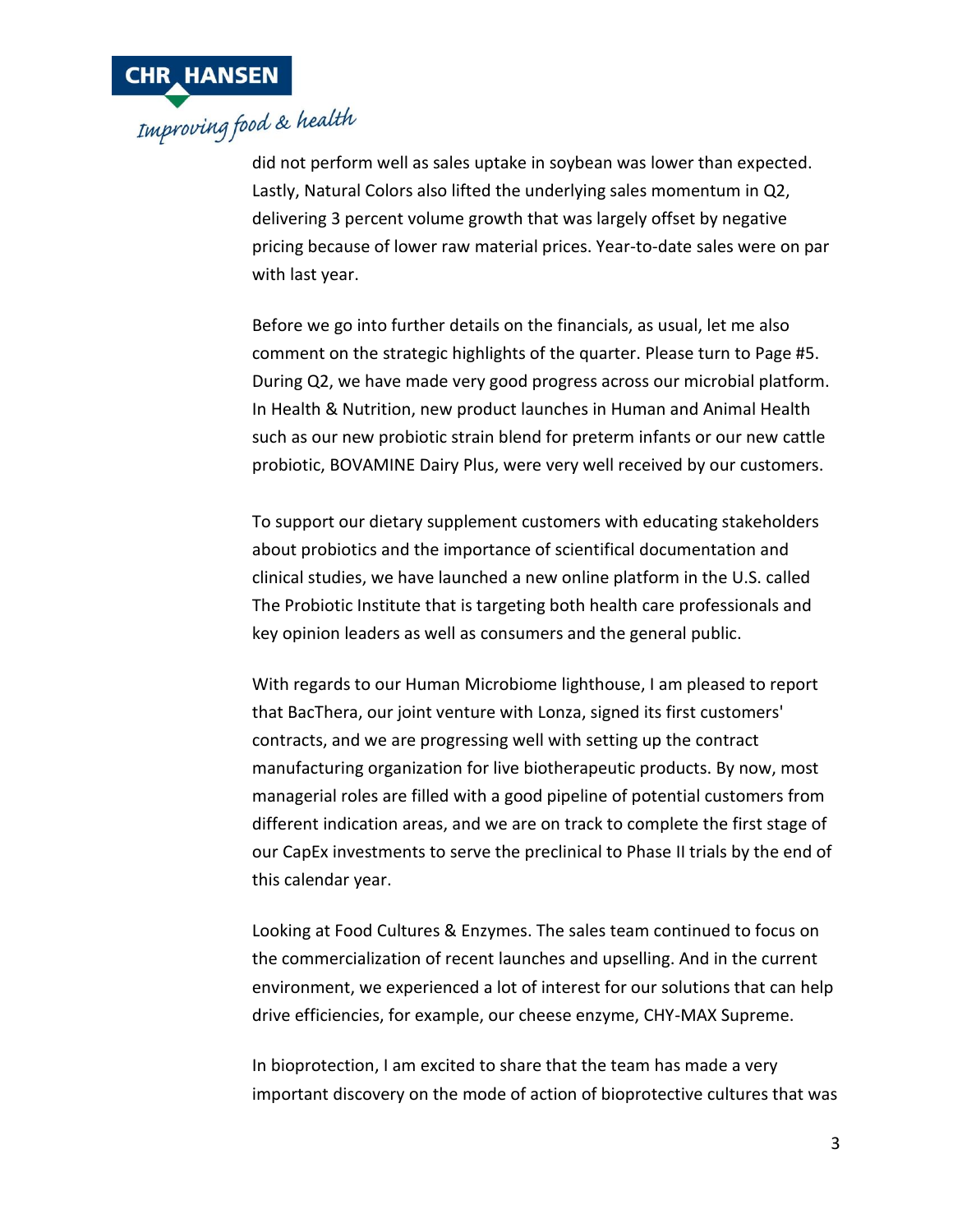

published in a renowned scientific journal recently. This discovery underlines our innovation leadership in the field and is important for the further development of our third-generation FreshQ, which we expect to bring to market in 18 to 24 months as well as the expansion into new food applications.

In fermented plant bases, we continue to work with an increasing number of customers on the launch of new products to further expand our application expertise in this dynamically evolving space. We recently joined the California-based accelerator, MISTA, which offers food companies, startups and ingredient suppliers a platform for innovation and co-creation.

Lastly, I am really humble and proud that our efforts to work for a better world have been recognized by Corporate Knights again in 2020, this time with a silver medal after we were named most sustainable company last year. More than 82 percent of Chr. Hansen revenues contribute to the UN Sustainable Development Goals, and we are determined to keep pioneering science, for example, in fighting food waste on the overuse of antibiotics and chemical pesticides with the power of our good bacteria.

With this update on our key initiatives, let me move on to the next slide for a deep dive into our regional numbers. Group organic growth in the second quarter was really driven by Americas and Asia Pacific. In Europe, Middle East and Africa, our largest region, Q2 sales were on par with last year and down 2 percent year-to-date. The adverse economic conditions in the Middle East continue to negatively impact our Food Cultures & Enzymes and Natural Colors business. Health & Nutrition declined slightly due to continued weakness in dietary supplements, while Animal Health grew solidly.

In North America, on the other hand, Health & Nutrition delivered very strong growth, driven by both Animal and Human Health, while Food Cultures & Enzymes revenues were on par with last year. And Natural Colors delivered good growth, driven by coloring foodstuffs. In sum, this resulted in a solid organic growth of 70 – of 7 percent for Q2 and year-to-date.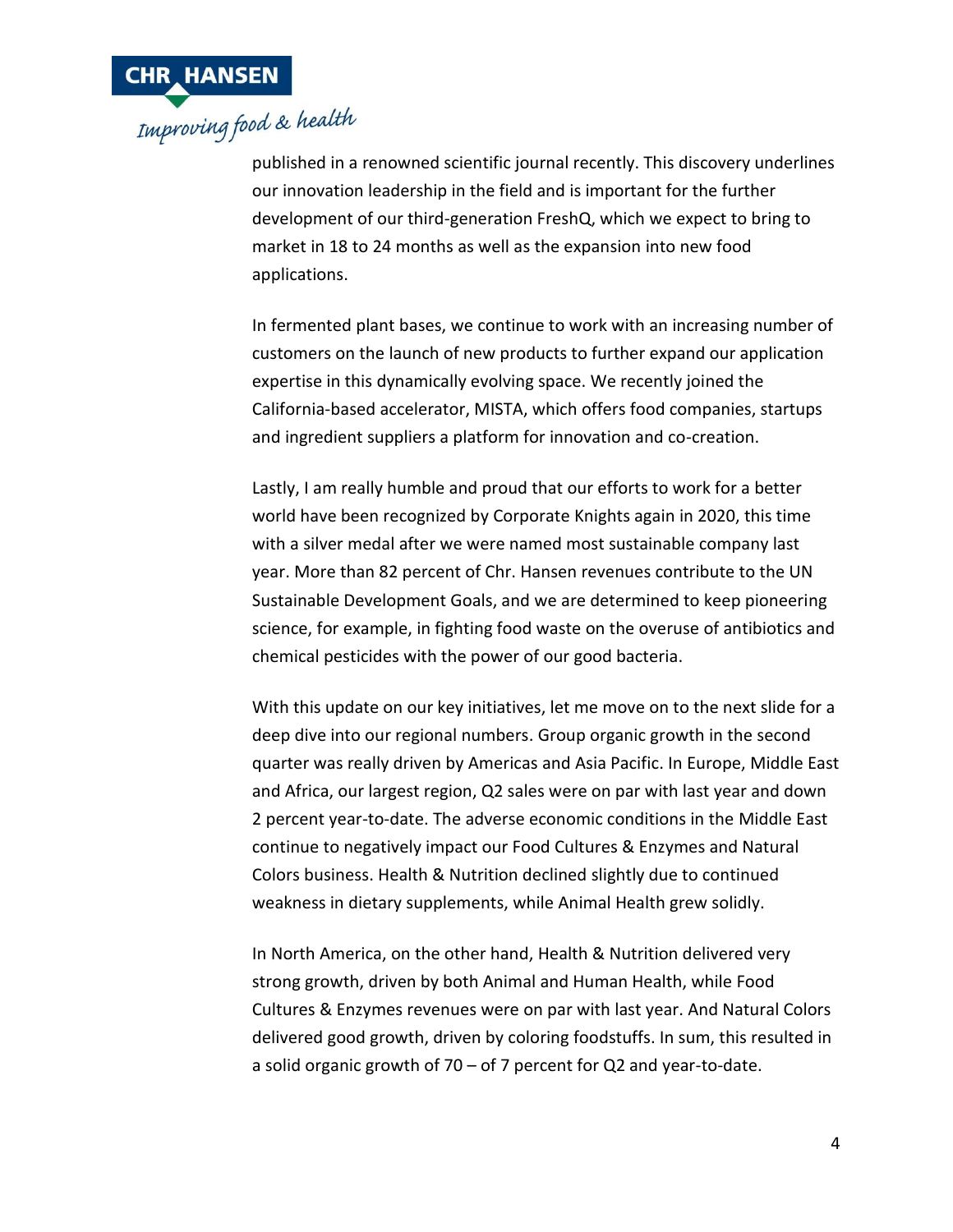

## **CHR HANSEN**<br>Improving food & health

Latin America posted 16 percent organic growth in Q2 and 13 percent yearto-date, which is a positive contribution from euro pricing. Food Cultures & Enzymes continued to grow strongly, supported by our recent CHY-MAX Supreme launch that saw very good uptake with local manufacturers. Natural Colors delivered very strong growth, driven by new customer wins, which led to solid growth for the first half of the year. Lastly, Health & Nutrition declined because of the aforementioned weakness in Plant Health.

In Asia Pacific, sales momentum improved during the second quarter, mainly driven by Health & Nutrition and Natural Colors that grew strongly, while Food Cultures & Enzymes declined slightly. Overall, this resulted in 5 percent organic growth for Q2 and 1 percent year-to-date. If we look at China, the first country that was hit by COVID-19 pandemic, we saw a further deceleration in the yogurt market, as our customers were impacted by the lockdown.

Not only did COVID-19 jeopardize the Chinese New Year sales, but the lockdown also forced manufacturers to temporarily reduce their production volumes during Q2, which was then partly offset by inventory buildups. Yogurt remains a consumer discretionary in China.

And whilst we see signs of renewed interest in probiotic yogurt also supported by the Chinese government and manufacturers are slowly ramping up production again, it's hard to assess the impact at this point in time. And we, therefore, maintain a rather cautious view on this year.

With this, I would like to hand over to Søren for the segment review of the group financials. But before I do that, in light of our communication this morning, as you have seen, we have announced this morning that our CFO, Søren Westh Lonning, will be moving on from Chr. Hansen at the end of the financial year to pursue his career with a privately – private equity-backed company in another industry.

I want to very clearly outline that our collaboration since I joined has been extremely good, and Søren has been a valuable CFO to me, for example, in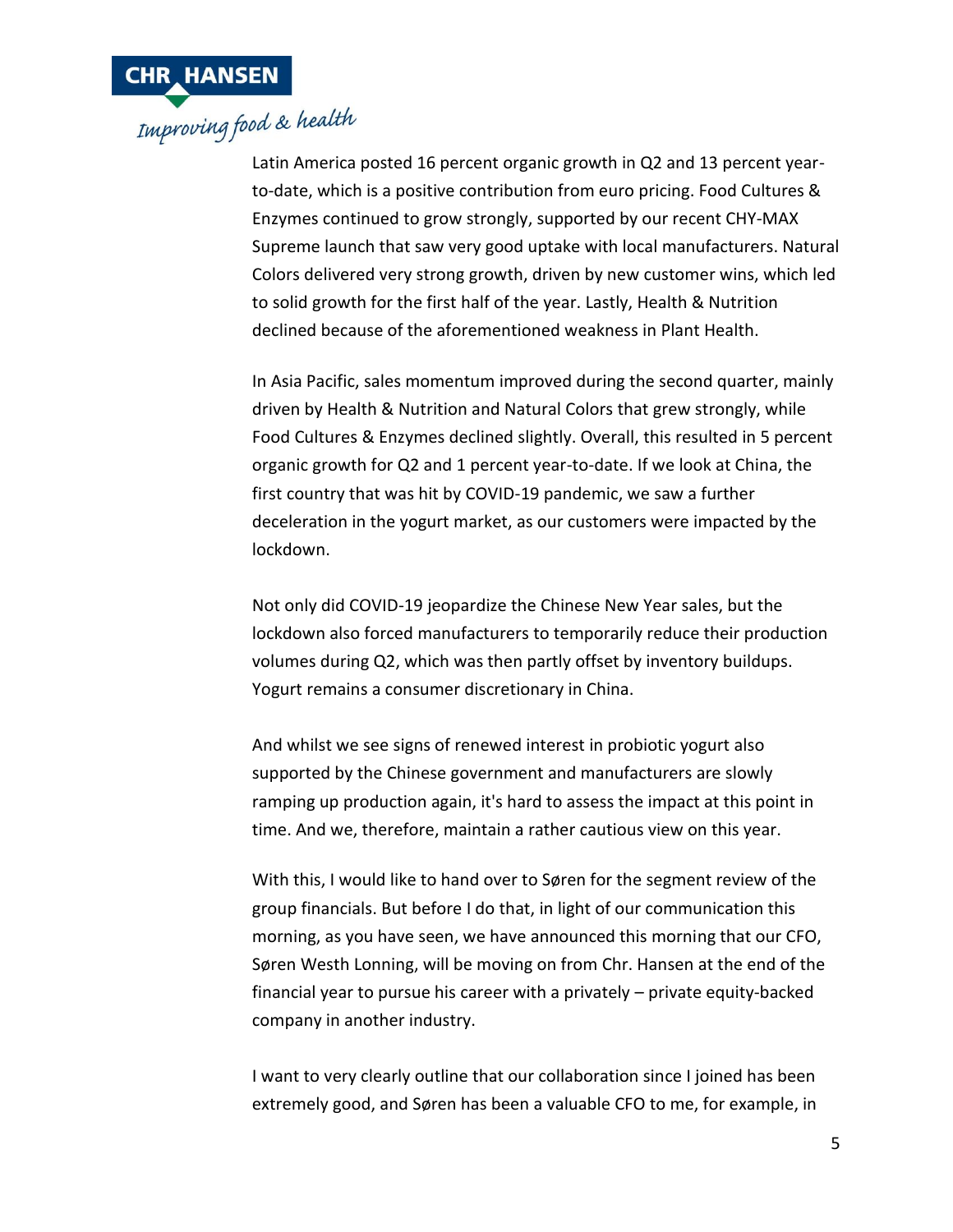

the recent strategy review process that we are currently finalizing. He will continue to serve on the Executive Board for the rest of his tenure.

And although this is a regretted loss, we will ensure a smooth transition. We will start the process to find Søren's replacement immediately, and I am confident that highly-talented internal and external candidates will find the role as CFO of Chr. Hansen very attractive.

With that, Søren, let me pass it on to you.

Søren Lonning: Thank you very much, Mauricio. And from my part, I'm truly grateful for the opportunities that I've been given in Chr. Hansen. I do believe Chr. Hansen is as strong as ever and with plenty of interesting opportunities ahead. And I can also assure everyone that my departure is not at all grounded in any disagreements or any dissatisfaction and is only motivated by another opportunity that I simply could not pass up on. I want to specifically thank Mauricio as our CEO and the Board of – our Board of Directors for the trust and the confidence that they have shown in me.

> With this, please move to Slide 7 for the business review. In Food Cultures & Enzymes, momentum improved in Q2 compared to the previous quarter. Organic growth was 5 percent with a 4 percent contribution from volume and 1 percent from price, including a smaller contribution from euro pricing. Year-to-date, organic growth was 4 percent, whilst dairy end markets continued to track at a low level of around 1 percent globally.

If we look at the performance by product segment, bioprotection and meat cultures grew strongly in the second quarter, while fermented milk, cheese and enzymes delivered solid growth. Probiotics continued to decline, and this is very much a consequence of the weak Chinese market in Q2 that Mauricio just mentioned.

Looking at profitability. The EBIT margin for Food Cultures & Enzymes increased slightly in Q2 as we continued to see scalability benefits from our Copenhagen site expansion come through. And we continue to see potential to further drive efficiency in our production also going forward.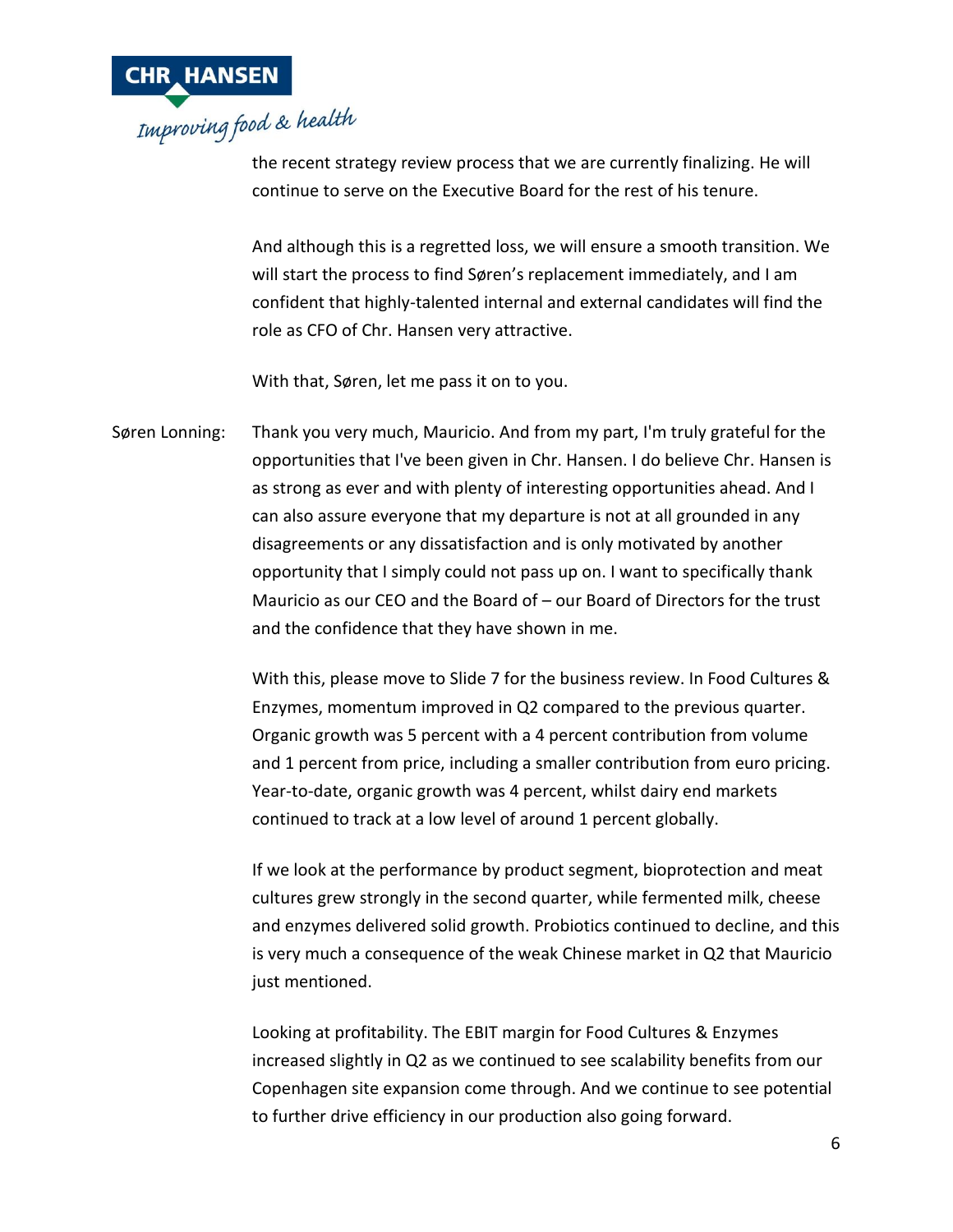

Please move to the Slide 8. In Health & Nutrition, Human Health delivered solid growth, and Animal Health grew strongly in Q2, whilst Plant Health disappointed with a decline in sales. And overall, this resulted in 8 percent organic growth for the quarter. Year-to-date, organic growth of 2 percent remained impacted by adverse order timing in Q1.

In Human Health, momentum improved clearly in the second quarter. This was very much related to a pickup in dietary supplement sales in APAC because of new customer wins and a strong infant formula performance in North America, driven by the launch of the probiotic strain blend for preterm babies.

On the other hand, dietary supplements in EMEA remained challenged because of lower market growth and delayed customer projects. Our infant formula business in APAC faced a high comparable.

Looking at Animal Health. The business continued to grow strongly on the back of improved pharma economics in the U.S. and supported by our recent launch in dairy cattle. But we also saw a strong performance from our swine and poultry segment in EMEA, which benefited from increased demand because of African swine fever in Asia. That said, ag commodity prices have also turned less favorable in the current market environment. We monitor the development carefully, but so far do not expect to see a material impact on our sales performance for the year.

With regards to Plant Health, the quarter came in below expectations. As Mauricio already mentioned, this was because sales momentum in soybean in Latin America was softer than what we had expected. Bear in mind that bionematicides are still a new solution for many farmers, and it takes time to build penetration.

We have taken steps with our partner, FMC, to address the current situation, but it's also clear that Plant Health will not meet its growth targets for the year because of the slower uptake in soybean. However, we do remain very excited about development in sugarcane and the opportunity in the U.S. as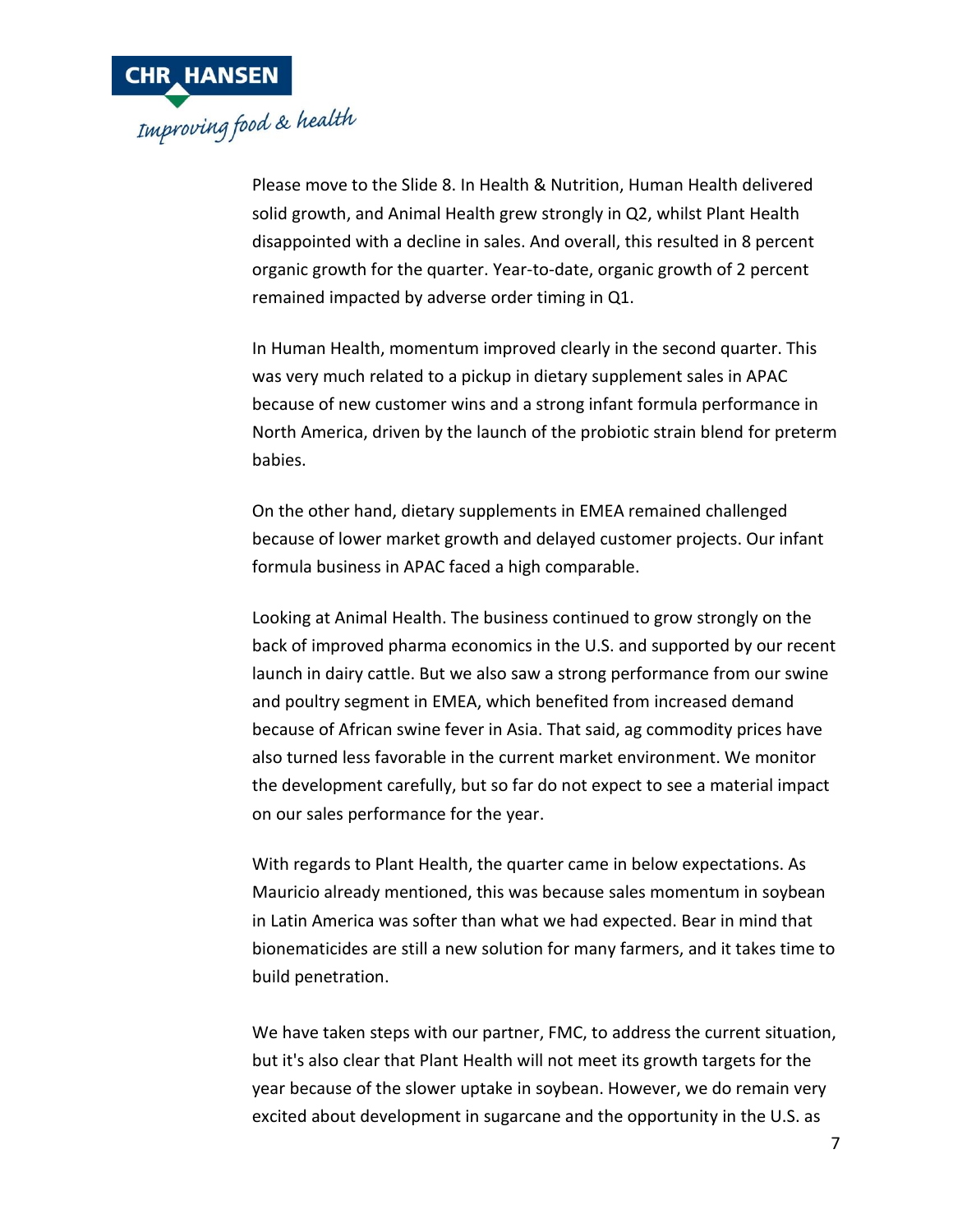

well as the long-term journey for this lighthouse, and we will continue to invest in this.

Looking at profitability for the segment. The EBIT margin was up 1.1 percentage point in Q2, driven by cost management initiatives, which more than offset increased R&D spending for Plant Health, whilst year-to-date, the margin was negatively impacted by the lower revenue in Q1.

Moving on to Natural Colors on the next slide, Slide 9. The division reported 1 percent organic growth in Q2 and flat sales year-to-date, as our Natural Colors business continued to be challenged by low raw material prices for carmine and annatto. Excluding the 2 pigments that are hit most by the price declines, Natural Colors would have reported 4 percent organic growth in Q2 and 3 percent year-to-date.

Regionally, the economic climate in Middle East remained very challenging, whereas APAC and LATAM reported strong growth, especially due to new customer wins. Across geographies, the key growth driver for our natural – Natural Colors business remained our premium range of coloring foods, which reported very strong growth.

Looking at profitability, the division was able to maintain its EBIT margin in the quarter and increased it 60 basis points year-to-date, thanks to the lower raw material prices.

Let's now look at the group financial on the next slide, Slide 10. If we start with the cash flow, free cash flow before acquisitions and special items was EUR 41 million year-to-date compared to EUR 8 million last year. The increase stemmed mainly from an improvement in operating cash flow, driven by a favorable change in net working capital, IFRS 16 adjustments, lower taxes paid and higher operating profit.

Cash flow used for operational investing activities was 9.7 percent of revenue, in line with our CapEx plan for the year. Given the current situation where many investors are looking at liquidity and funding risks of company, let me say that Chr. Hansen is in a very good shape and in a strong financial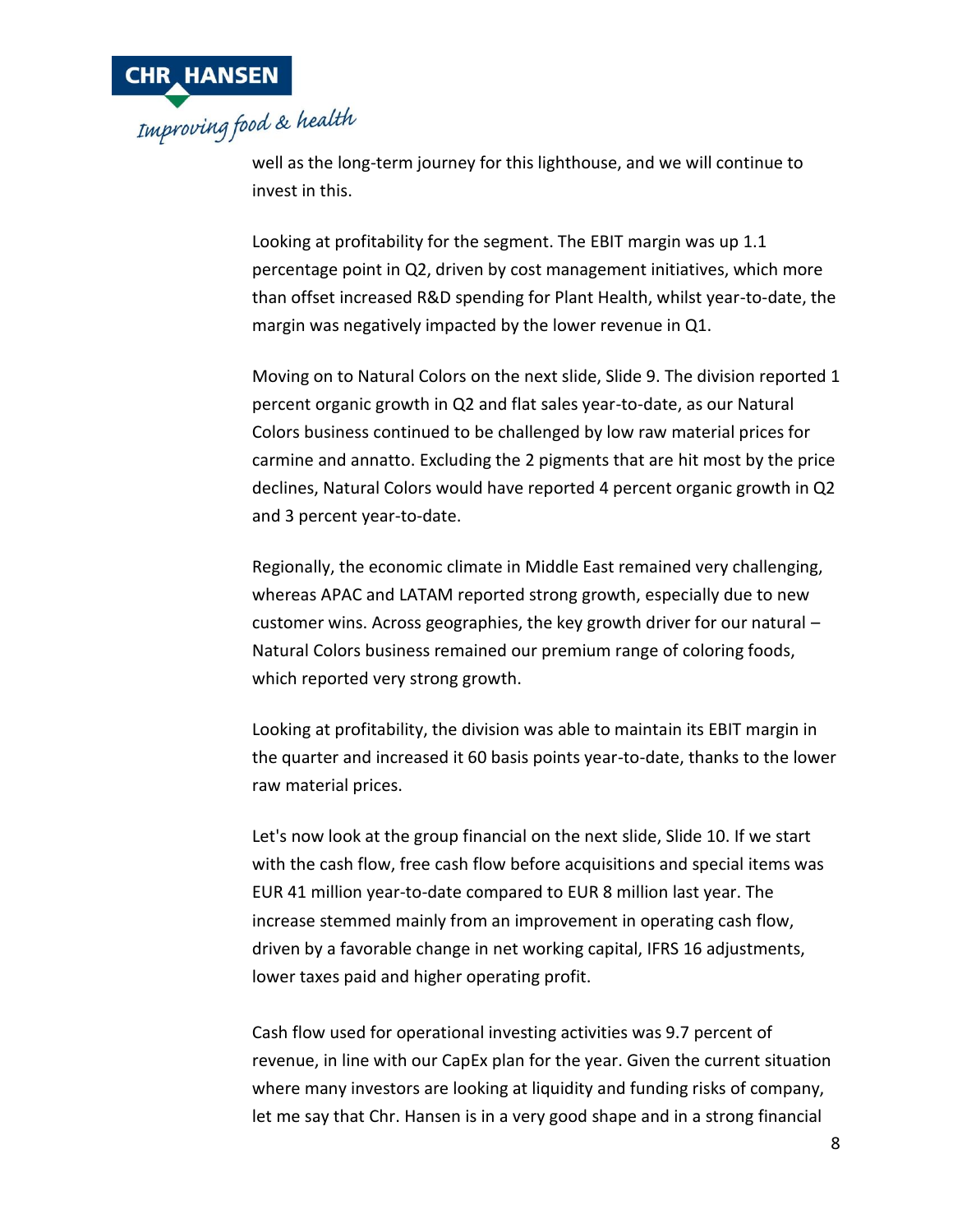

position to handle any potential short-term disruptions or risk related to the current pandemic crisis.

Net interest-bearing debt was EUR 879 million at the end of February, which corresponds to a leverage ratio of 2.1x EBITDA. And do remember, Q2 is where we traditionally see the highest leverage during the year. With our current leverage, we meet our covenants related to net debt to EBITDA and EBITDA to net interest by a comfortable margin.

Also, if we look at the maturity profile of our outstanding bank debt, there are no major refinancing planned for this year or next year. And as a additional fallback, we have more than 2 years free cash flow worth of committed undrawn facilities.

Thanks to our reliable cash generation, we're able to self-finance most of our investments, and we'll continue to invest in capacity, R&D and people as planned. Also, our dividend policy of distributing 40 percent to 60 percent of net income to shareholders remains unchanged.

With this, I would now like to move on to the guidance on the next slide, Slide 11. Based on the business performance of the first half of our financial year 2019/'20, we maintain our guidance for the full year, although subject to higher uncertainty than normal due to the COVID-19 pandemic.

Assuming no deterioration of the situation and no major supply disruptions, group organic growth is expected to be 4 percent to 6 percent with the microbial platform delivering mid-single-digit organic growth. Expectations for Food Cultures & Enzymes and Health & Nutrition are largely unchanged.

We continue to expect Food Cultures & Enzymes to grow significantly above its end market between 5 percent to 6 percent in the second half of the year and with a small positive impact from euro pricing. Natural Colors is now expected to deliver flat to slight organic growth for the year due to continued low raw material prices and an impact from COVID-19.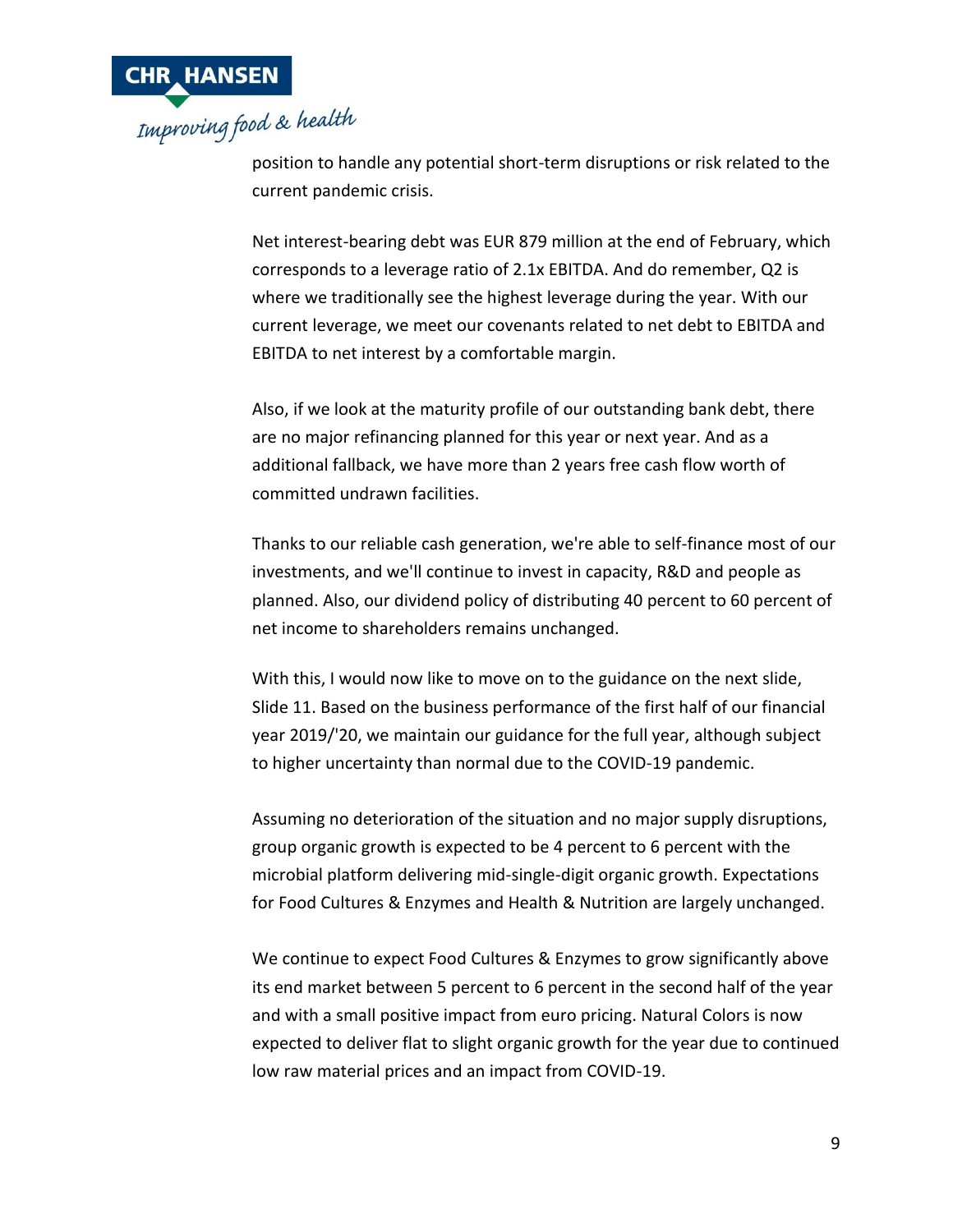

Group EBIT margin before special items is still expected to be around 29.5 percent. Increased utilization of our Copenhagen production and lower travel activities will have a positive impact on margin, which is expected to be offset by investment into lighthouse projects and other strategic priorities as well as higher freight costs due to COVID-19.

Free cash flow before acquisitions and special items is still expected to be around EUR 190 million, with CapEx slightly above the EUR 139 million that we realized last year, though we cannot rule out that some CapEx projects will be delayed due to the current environment.

Our preliminary long-term ambition for group organic growth until '25 and for EBIT margin before special items and free cash flow before acquisitions and special items until '22 remain valid until further notice.

And with this, I would now like to hand back to Mauricio to talk about the implications of COVID-19 for Chr. Hansen.

Mauricio Graber: Thank you, Søren, for the good review of the group financials. As we said at the beginning of the call, the COVID-19 pandemic has not impacted our Q2 results in a significant way, except for the impact we saw in China. But of course, we will see an impact in the second half of this year, to which extent is very difficult to predict at this point in time. But let me provide you with a few comments to this respect.

> First of all, we need to say that as a supplier to the food and health industries, we're in a very fortunate position because these industries are considered essential. And even though we may see temporary disruptions or channel shifts, overall demand is generally very stable also in crisis times.

> In the current situation, the health and safety of our employees are absolutely paramount to us, which is why we have instituted a number of guidances across the organization while complying with protocols of global and local health authorities. Many of our employees across the globe are working from home. Whilst for lab and production staff, we have established enhanced safety procedures. I am really proud how the entire organization is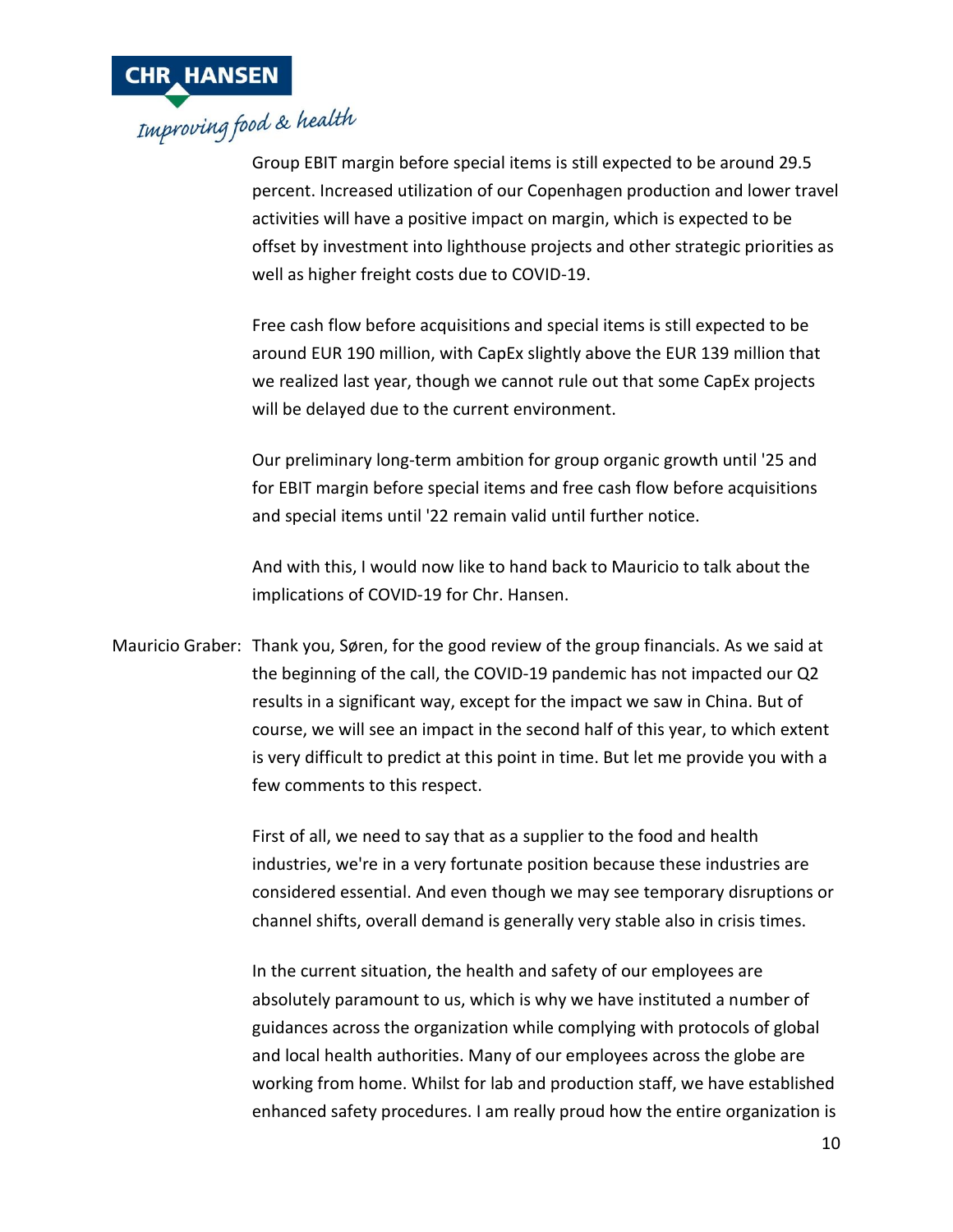

dealing with the current situation and remains engaged and supportive of each other to tackle all these new daily challenges.

If we look at our supply chain, I am pleased to report that our production sites are running at normal capacity and meeting customer demands. As you know, our production setup is consolidated with our main Food Cultures & Enzymes site being situated in Denmark, Germany, France and the U.S. So far, we have not seen any disruptions.

What's clearly challenged these days are our global logistics, yet our team has found solutions and alternative routes or means of transportation to get products to customers on time. However, as Søren mentioned, rates for transportation are increasing with lower availability, specifically for airfreight.

If we take a closer look at the end markets and customer behavior, we are seeing that the number of customer across our 3 business segments are securing additional safety inventories to ensure supply continuity and accommodate increased demand from consumers.

Whilst the food service segment is experiencing severely reduced demand at the moment, we see other customers benefit for extra demand that comes from increased home eating and pantry loading. It's also true that we are seeing renewed interest in probiotics, particularly in concepts that support immunity. But we – how all of these short-term reactions will play out across different regions over time is yet to be seen.

More long term, there is the risk that the global recession triggered by COVID-19 may affect demand negatively, especially in emerging markets. If I look at the medium-term implications of COVID-19, I am probably most concerned about the potential impact it may have on our commercial pipeline and innovation activities.

Normally, we visit our customers on a day-to-day basis, business to run trials, advanced commercial projects and codevelop new innovations. In FC alone –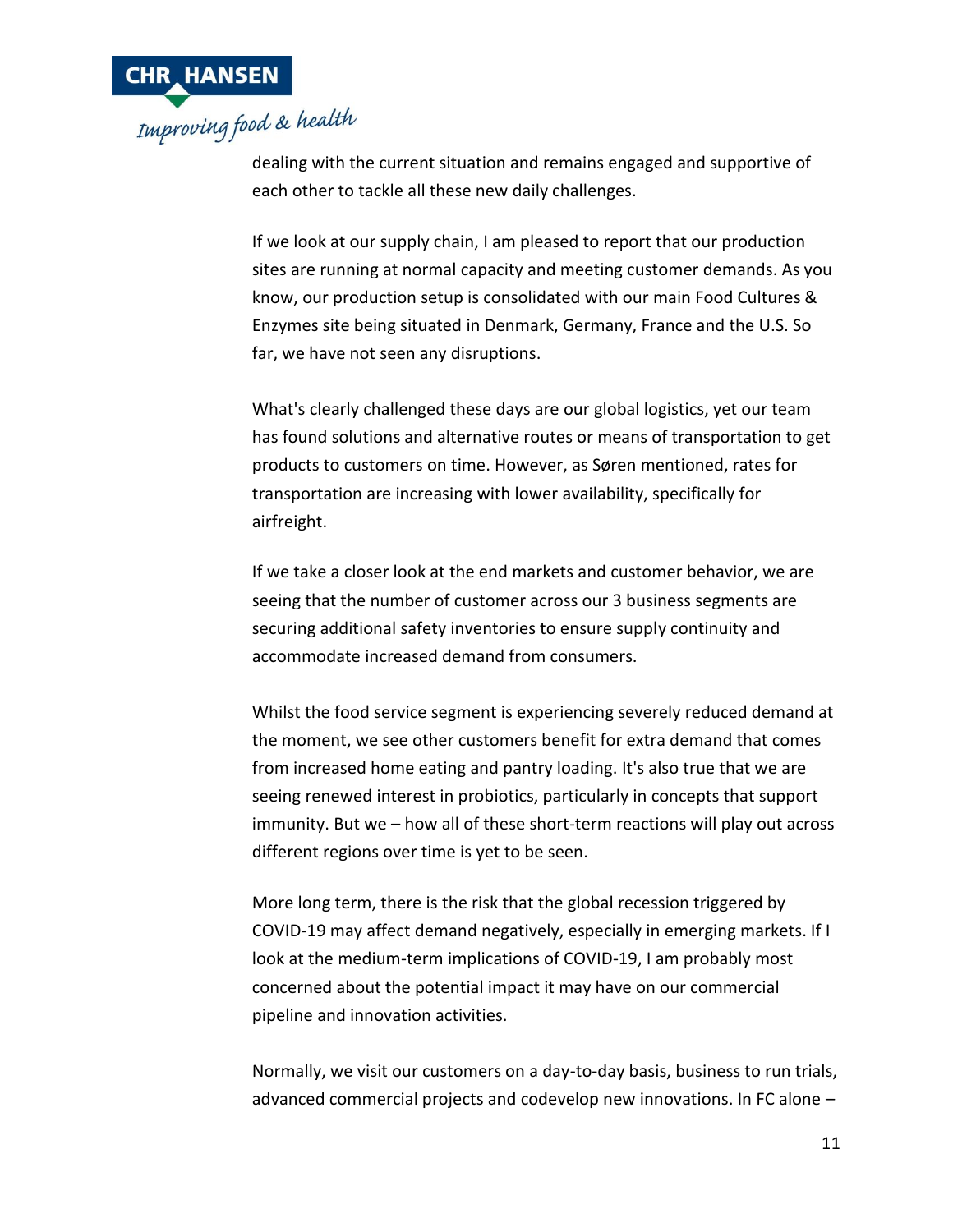

in Food Cultures & Enzymes alone, we have about 100 customer visits per day. With the various quarantine measures and the travel restrictions in place for an undetermined period of time, this, of course, will negatively affect our commercial pipeline and, to certain extent, could also dampen the speed which we can drive new innovations to the market.

Also note that customers in the current environment are naturally much more focused to ensure their business continuity than driving new product launches, and there may be also an impact for less demand for value offering services and stronger focus on cost.

In sum, the uncertainty level related to the current situation is very high, which is also why we decided, together with the Board of Directors, to postpone the finalization of our strategy review in the Capital Market Day until we have more clarity on the medium-term implications of this pandemic crisis. We will continue to monitor closely the situation and address impacts on a continued basis. And we will, of course, also provide an update to the capital markets in case the situation changes significantly.

Until then, please turn to the next slide, Slide 13. We will continue to execute on our strategic priorities as laid out at the beginning of the year. We continue to believe strongly in the many growth opportunities that our technology platform offers. And we will continue to bring innovative microbial and natural solutions to an increasing customer base across food, health and agriculture.

To wrap up with a few key messages, let me say that Chr. Hansen delivered a solid set of Q2 results with an increasing momentum across all 3 businesses and in line with expectations. We maintain our guidance for the year, assuming no major disruptions in our supply chain from COVID-19. In this pandemic crisis, Chr. Hansen, as part of the global food supply chain, has a crucial role, and we are committed to doing everything we can to sustain the functioning of our society and keep employees, partners and customers safe.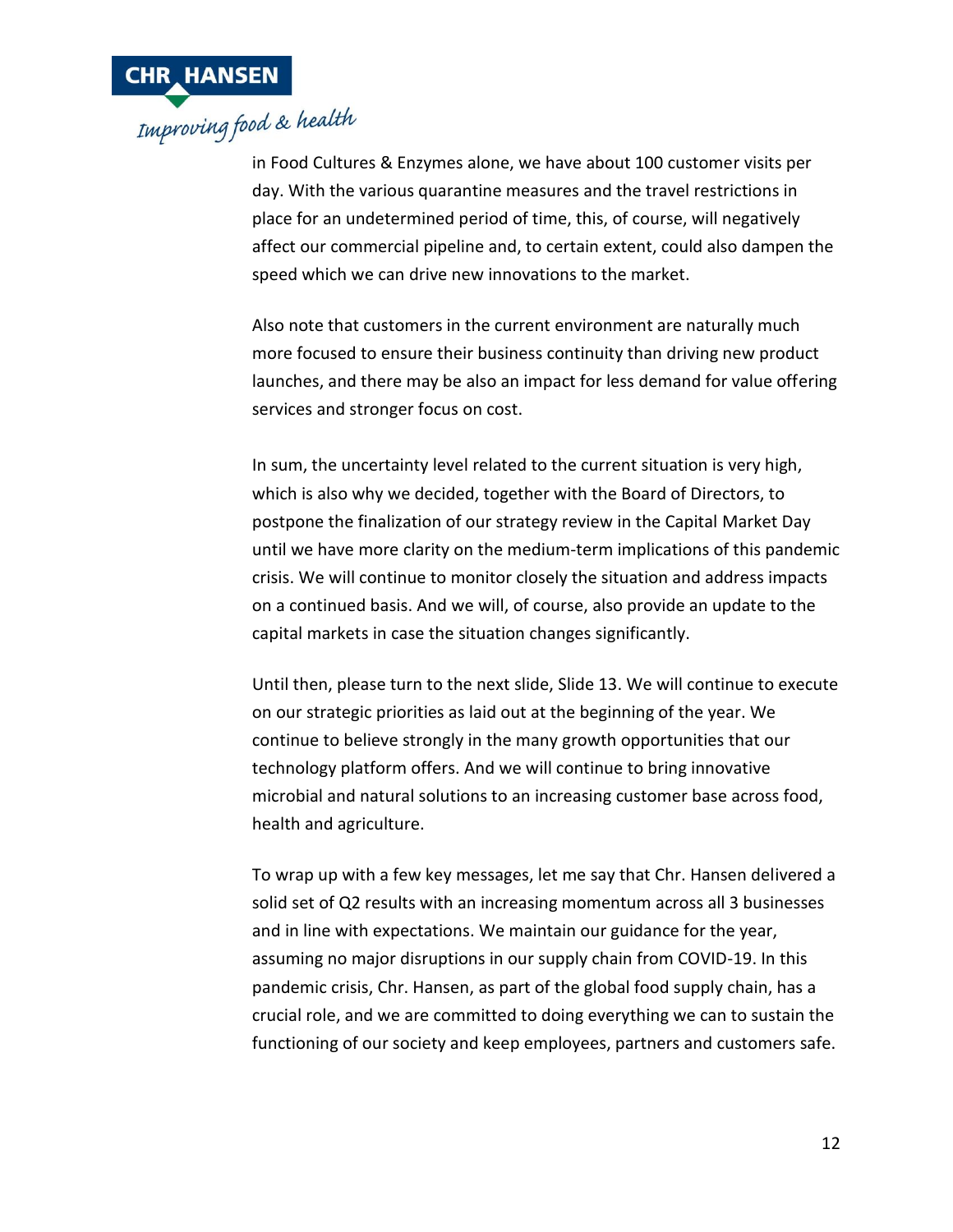

We will come back with a new date for our strategy update and Capital Markets Day as soon as the situation allows. Until then, we continue to follow our Nature's no. 1 strategy.

With this, I would like now to open up the call for questions and answers. Thank you.

Operator: (Operator Instructions) Your first question will come from the line of Jonas Guldborg from Danske Bank.

Jonas Guldborg: I'm sorry to hear that you're leaving, but all the best of luck in your future endeavors there. My first question is regarding the uncertainty of delay in your commercial pipeline. When do you expect that it will actually transform into a negative impact on organic growth?

> And could you talk a little bit about how much you expected? And will it also mean that we should expect new organic growth in the coming years to be towards the lower end of your mid-term guidance? And maybe also, how much has the commercial pipeline actually contributed to organic growth historically?

And then my second question is on Plant Health. I think I read somewhere that you expect also Q3 to be negative. So what should we expect now for the full year? And what is the lower – slower development caused by, more precisely?

Mauricio Graber: So Jonas, maybe I'll take a few comments and pass it on to Søren. I would say, overall, on the commercial pipeline, obviously, we continue to have our sales organization very engaged with customers, talking with them about the projects on hand, advancing projects that are earlier in the pipeline. But what you can see is what the limiting factor is.

> At this point, we cannot visit customers and have test trials at their facilities, et cetera. So I think your question is difficult to predict because it's not normal stake. I think what we will see is a higher demand for our established products and probably a slower progress on some of the new innovation.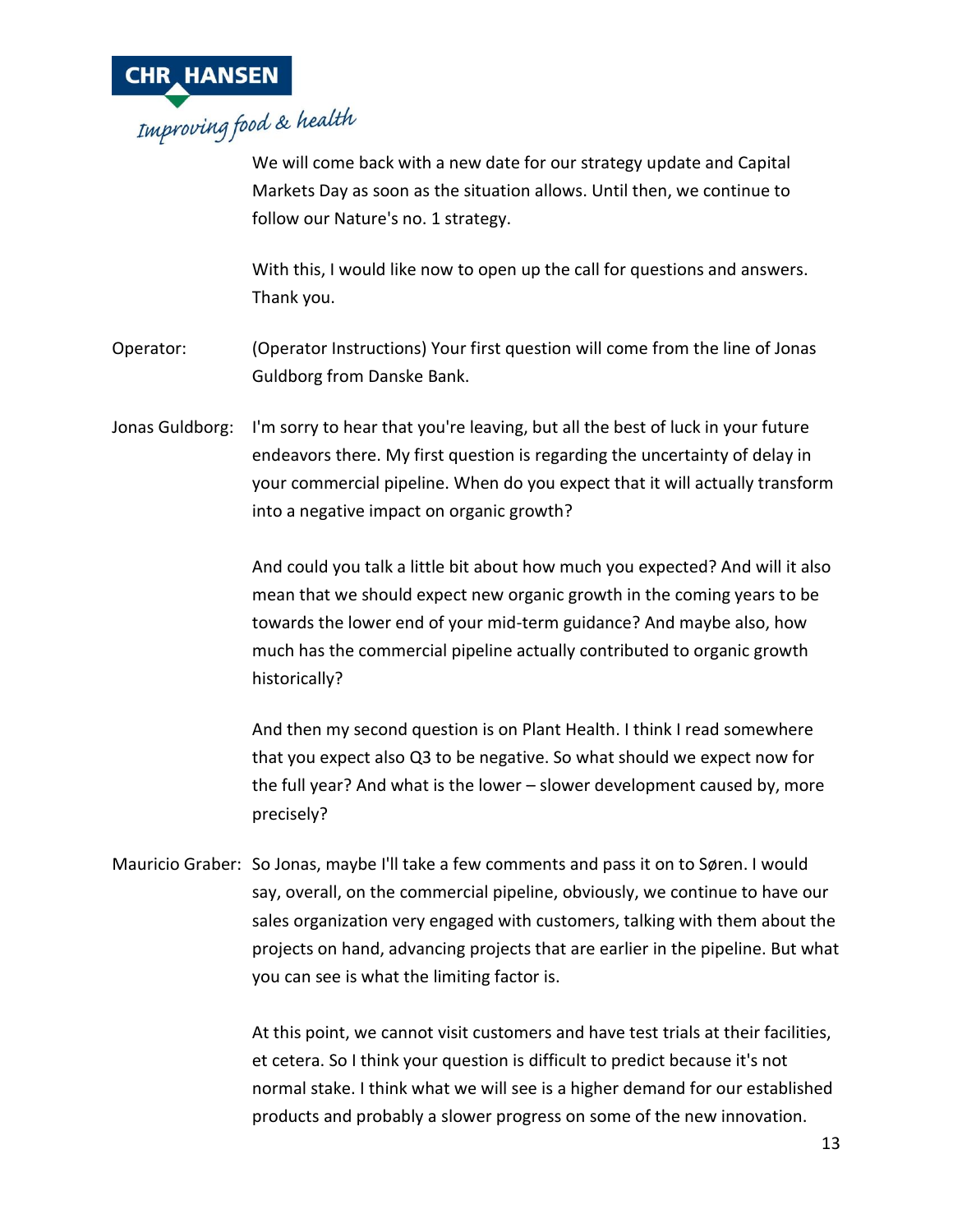

Usually, when we work in projects related to innovation in the food ingredient industry, you're talking about projects that take about 18 months for maturity. So it's not an immediate effect, but it's something that we will work hard to continue to mitigate.

Søren Lonning: Yes. And maybe just adding that. So to your question specifically, when it will start to – we don't expect an impact from this in Q3 really. There could be some impact in Q4. And then it will more – it will be more a topic for '21. But to what extent, what it will mean for our guidance for '21, it's way too early to communicate it, also how fast will various countries open up again. And we are – also it's important to emphasize, we're also still winning projects with customers even though we can't visit them physically.

> I think when you look to Food Cultures & Enzymes, you can say that we're growing 2 to 3x the end market growth. And that is really driven by our ability to take innovative concepts and go to customers and convince them that it's the right solution for them.

And that is, you can say, that extraordinary growth that is eventually being impacted beyond sort of the market and pricing dynamic. So that's the magnitude of Food Cultures & Enzymes. It's where we have the largest part of that. But we are still win projects, it's important to say, and still progressing the pipe, but it's just impacting the speed by which we can do it.

And then the question on  $-$  yes, well, let me start and then Mauricio can chip in. I think what – if we look to the situation that we're in right now is that in many areas, the lighthouse progress as planned. We are still seeing – we are launching in the U.S. We are still seeing very strong sell-out to farmers and uses of farmers in sugarcane.

One segment which is sort of the – that is posing some challenges right now is the soy segment where we've just had the, you can say, the season down in Latin America. And here, we have simply seen a lower sell in to pharma than we expected in Latin America to soy specifically.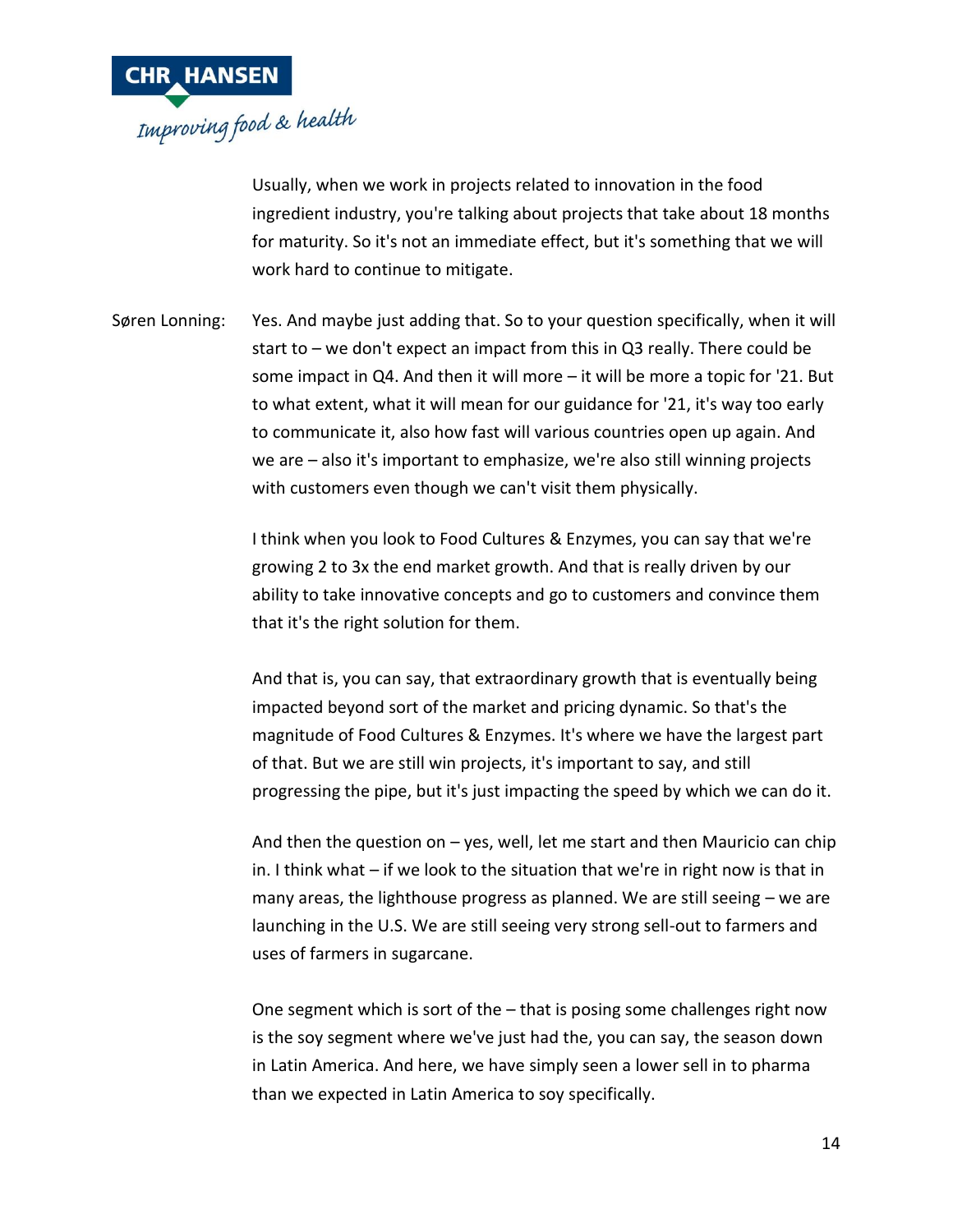

And that's the second most important segment that we have at the moment. And of course, that's post trading. I mean as we also alluded to, it's not uncommon that when you are launching new concepts, a new, you can say, solutions to new customer segments that is not a straight line. And we are working on, you can say, it's also a segment that requires a little more attention to demonstrate the benefits of the – of our solutions relative to sugarcane where it's easily available for the farmers.

So it requires a bit more attention from sales and technical support. And this is why we believe that we, in combination with FMC, can lift the game and we can bring this back. But of course, it's a setback this year that we will not meet our growth targets. But we do expect to come back strong in '21, for sure.

Mauricio Graber: I think the only thing I would add to that, Søren, is we have always said that to continue to deliver on the lighthouse, we will need to advance in acreage in sugarcane, expand beyond sugarcane and soybean, an example, and expand outside of Latin America, the U.S. being an example of that. So high level of commitment to our lighthouse for the years ahead.

Operator: The next question comes from line of Annette Lykke from Handelsbanken.

Annette Lykke: Yes. First of all, a question within the infant formula area. We noticed that the a2 milk saw a quite steep increase in infant formula demand in connection with hoarding in the Chinese market, delivering a growth of more than 30 percent in January, March. But as I can see, you have lower sales of infant formula in APAC, and I think you specifically also mentioned China in this respect. So I'm a bit surprised to see that you have not seen this positive effect from hoarding.

> Is there a risk that you're losing market share in China? I'm aware of the hard comps, but that is also going for the other companies.

> My second question will be, as you alluded to, Mauricio, in connection with the probiotics as an immune stimulate for  $-$  and you said that, that  $-$  are you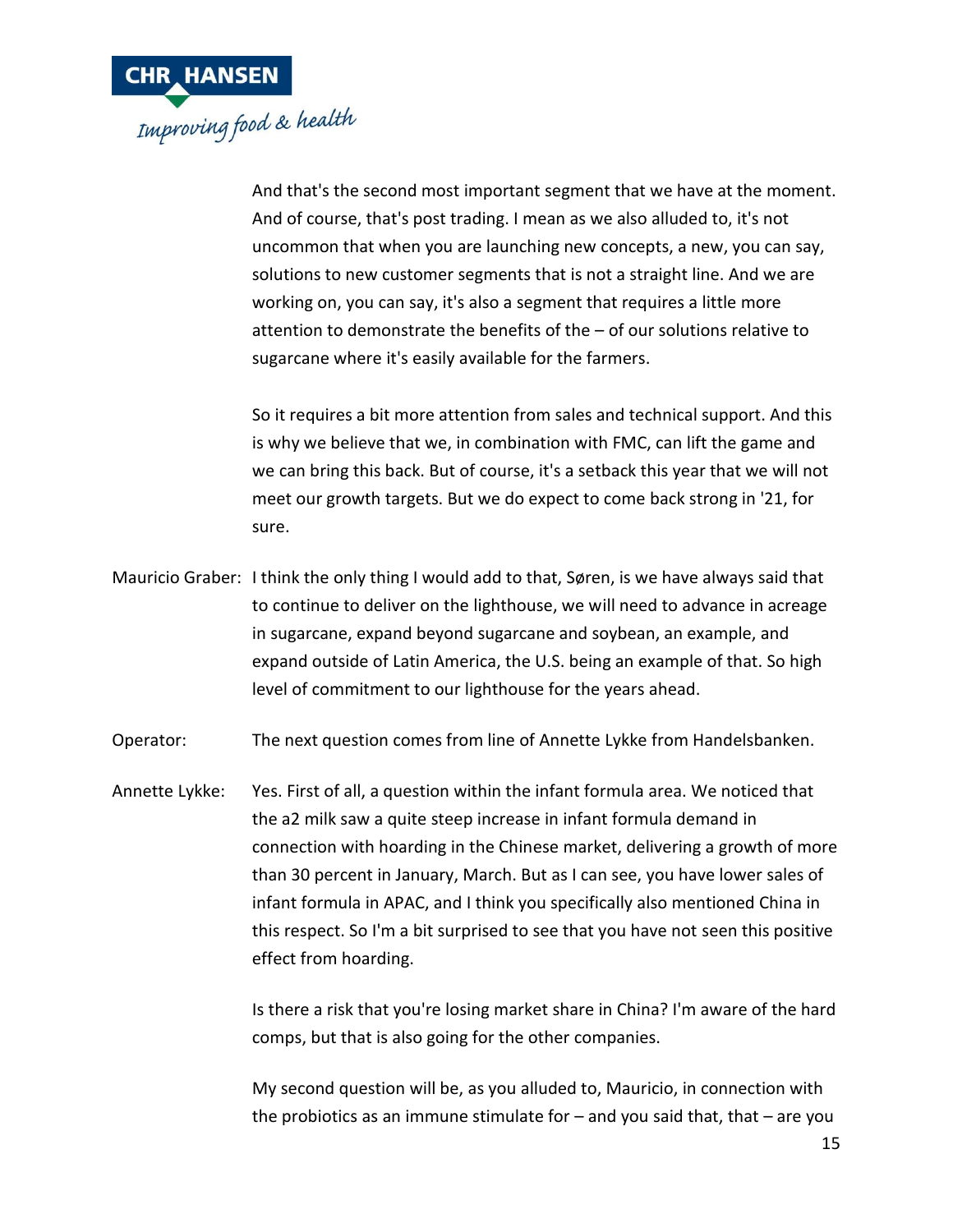

expecting that – more of that? Can you say a little bit more color on that? If you expect COVID-19 outbreak to stimulate the consumers' demand?

And then my last question is on the overall full year growth rate. You had a 3 percent growth in the first half of 2019/'20. And this means that for the remainder of the year, according to your current expectations of 4 percent to 6 percent, this is a 5 percent to 9 percent growth in the second half. What will it take you to hit the high end of the range? What are the main swing factor here?

Mauricio Graber: Thank you, Annette. I'll take the first couple of questions around infant formula and probiotics and pass it on to Søren. So on infant formula, first of all, as I mentioned, I think most – you have to remember that we had a strong quarter in China in infant formula last year, so we have the very high comparable. For sure, we heard also and read the increased consumer inventories on infant formula.

> I think for us, a lot of that did not reflect in our Q2 that ended in February. Our main growth opportunity in infant formula continues to be the penetration of probiotic use in infant formula. And that, we are very confident that we continue to be a high-growth area because particularly of the higher-quality trend in infant formula. So quite optimistic about that and we expect that we will see some of those growth benefits in the second half of the year.

As far as probiotic (inaudible)...

- Annette Lykke: And (inaudible)...
- Mauricio Graber: Go ahead.
- Annette Lykke: And you did not see a loss of market share in China?
- Mauricio Graber: Are you saying infant formula?
- Annette Lykke: In the second quarter?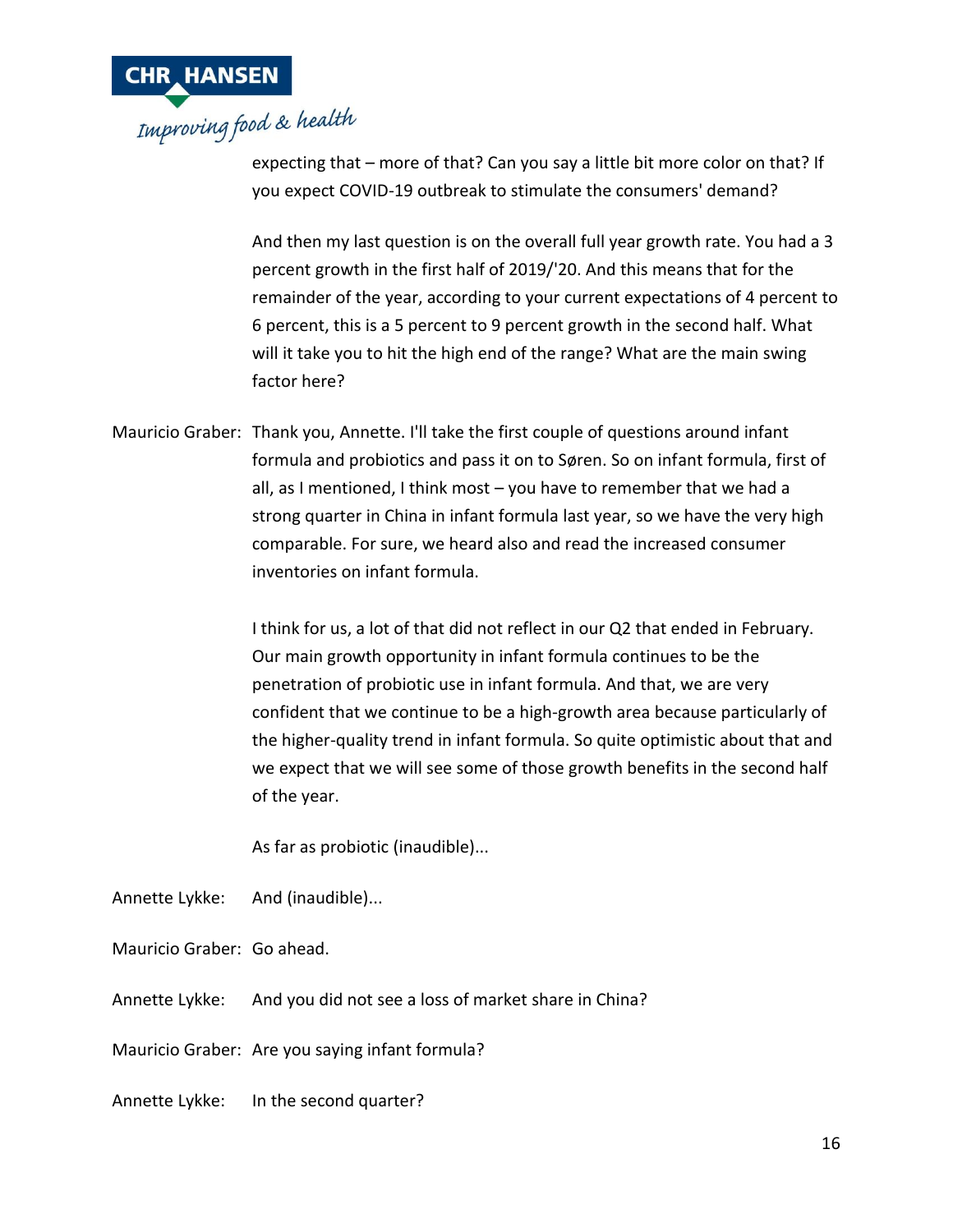

Mauricio Graber: No, we did not see a loss of market share. Obviously, different customers can grow at different pace in a given quarter. And bear in mind that the shelf life of infant formula products is also 2, 3 years. So it's not necessarily that a hoarding in February will hit our financial numbers in Q2, ending end of February in China.

> So I would be – caution not to overinterpret it. One segment in one geography in one quarter based on this. We are not seeing a loss of market share. And actually, infant formula is one of the examples where we have continued to see wins with customers even during this period.

Moving on to probiotics. Overall, I think the pandemic crisis has created a lot more awareness about immunity and the benefits of probiotics and probiotics in dairy products, not only in supplements. So what I can mention that we see is, we see a lot of more interest on the end consumer and on the customer side from solutions with probiotics and where the science and documentation of our probiotics have a benefit to the market.

Søren, do you want to comment on the H2 growth and other things?

Søren Lonning: Yes. I think given the uncertainty of the environment that we're in, we actually think that 5 percent to 9 percent is a quite reasonable range to give. Of course, many factors can play into which – where we will end in this range. But if we stay with some of the COVID-19 parameters, what will happen in terms of consumer buying patterns? How will that play out?

> How will that normalize? How will the – we have seen some customers building some extra safety stock in this situation. How will that play out rest of the year? How well are we able to progress on our commercial pipeline in this environment? And how long will it last?

> Those are some of the key elements that goes into whether we will go in the high end or the low end. And then, of course, there are some also more standard operating things like how will the sale season in Animal Health be? Will it be a good season or  $-$  and so on.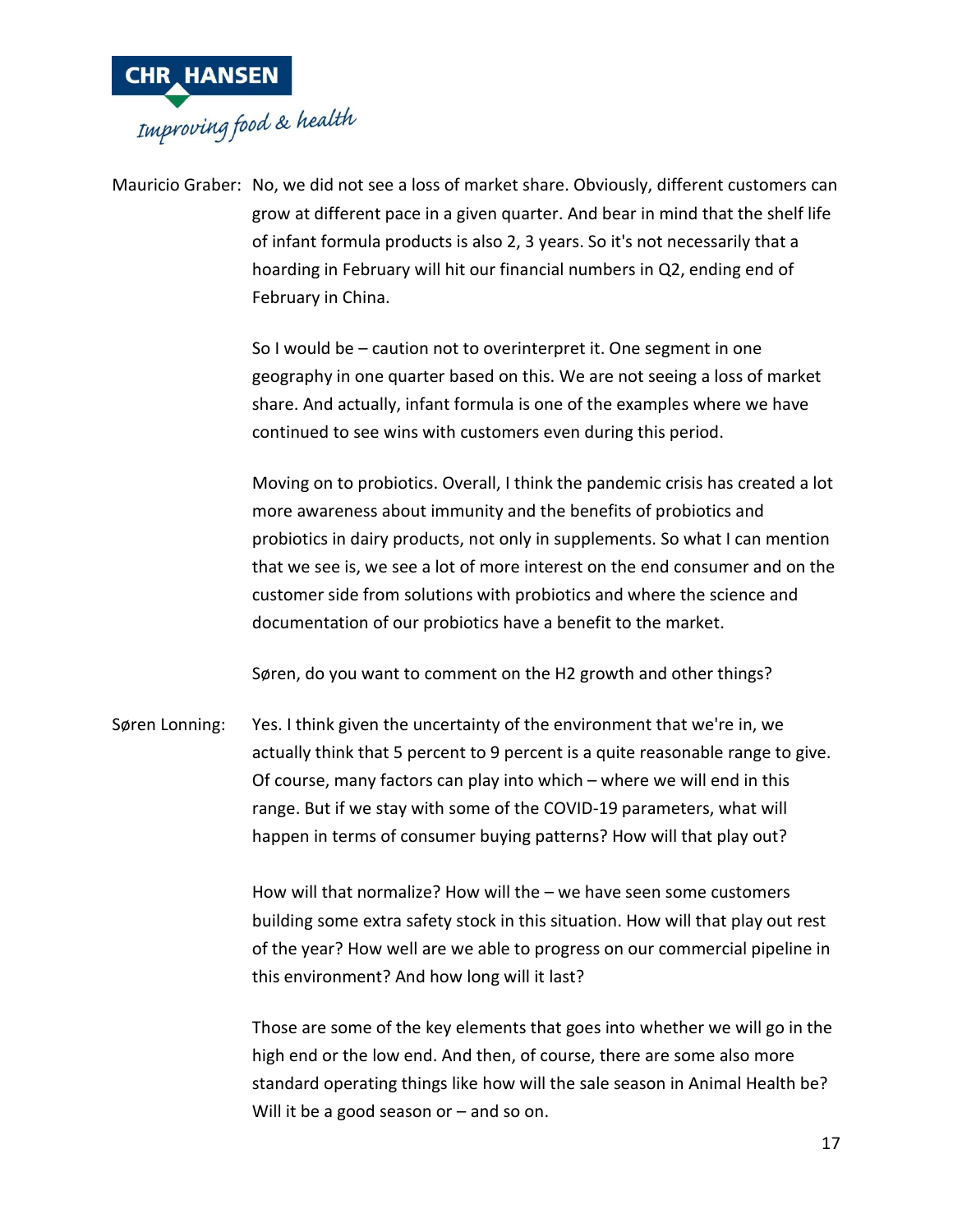

So I think there are many aspects that can lean one way or the other. I think we are quite confident that we will have a solid second half of the year, and that's also what's behind the overall guidance for the year.

Operator: Your next question comes from Søren Samsøe from SEB.

Søren Samsøe: First, question in Food Cultures & Enzymes on China and yogurt. We saw last year a trend of switch from chilled yogurt to room temperature yogurt, partly driven by higher food inflation. Has this trend continued or accelerated in this COVID scenario? And do you expect now with a recession kicking in that this will be even more so in second half?

> Secondly, on the probiotics in Human Health, especially Europe and North America here. Do you see the trend for online sales of probiotics has increased significantly? And does this give a negative mix effect to you guys?

> And then finally, if you could just tell us what has caused the acceleration of the bioprotective cultures in Q2?

Mauricio Graber: Thank you, Søren. I think on China, I probably read and have access to similar information that you have. It's honestly very difficult to predict because there are so many moving pieces. What I could say is the effect we had in China was first that ambient had an impact that we  $-$  it was missed the gifting of the Chinese New Year.

> So there was definitely a volume loss there that we saw in February. When you look at what's happening after COVID-19, there are many moving parts. On one side, ambient, there was more inventory with customers because it has a longer shelf life. But ambient usually has a wider distribution in the country and the distribution was more challenged in the country.

On the other side, ambient is produced closer to the point-of-sale and what didn't get sold go to waste. So you have a renewal of the demand for chilled. And then on the demand, I think you have 2 conflicting factors. On the positive side, you have the government that has been more vocal on the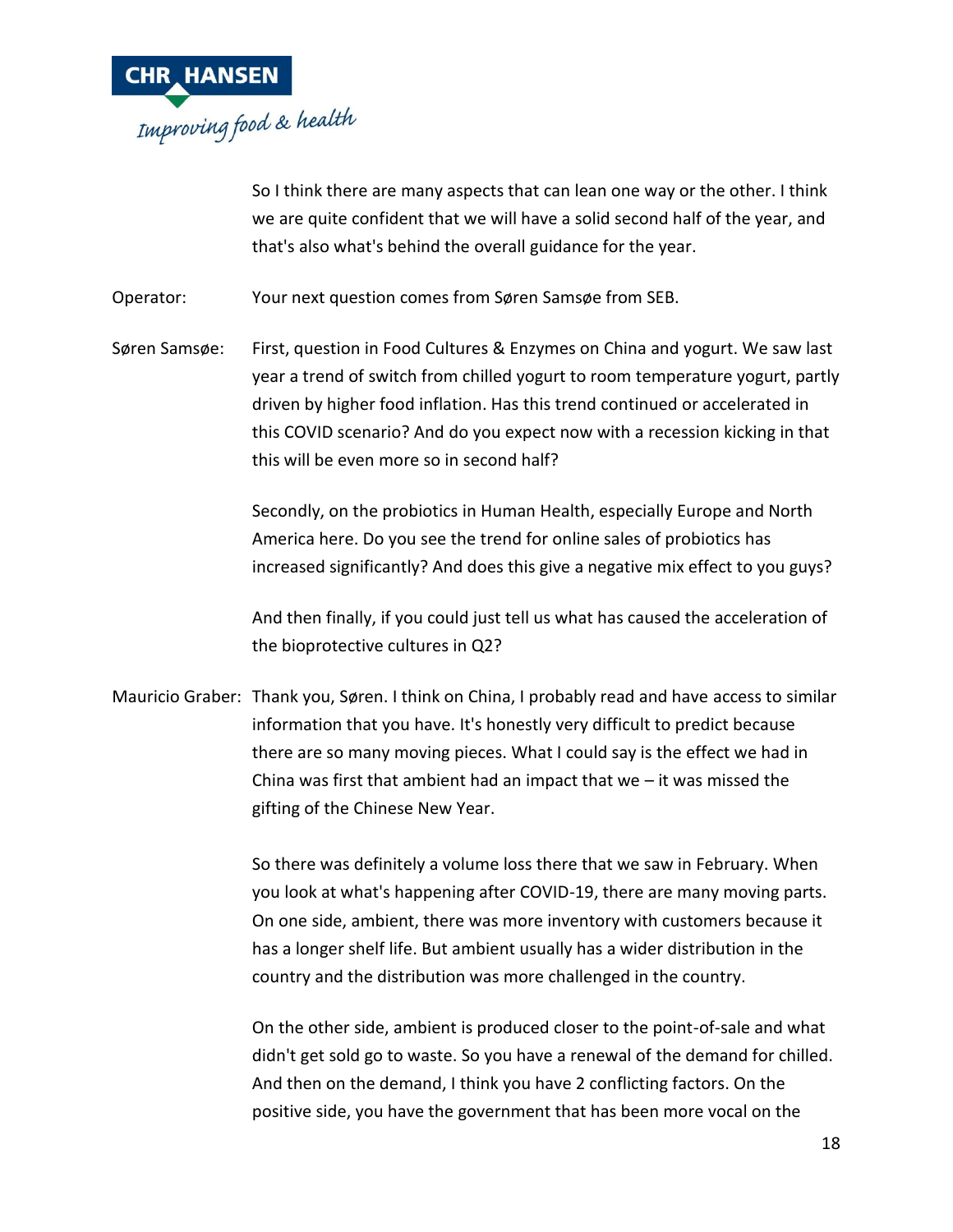

positive of probiotics and dairy products to build immunity, but you definitely have a consumer base that continues to struggle with the economic situation and the high food price index from the swine situation. So a recession with awareness probably balancing those conditions.

As far as probiotics in the U.S. and online, I don't think that's negative for us. I think our customers rebalanced through the last period. And I think you will see that the demand, whether it's online or retail, will continue to be a positive trend from where we were on probiotic demand.

Søren Lonning: Yes. And you should not expect any negative mix effects from what we see right now in the U.S.

> Regarding your third question regarding the bioprotection and what drove that. That, you can say, is we haven't launched new products into this category. So it's more a question of our execution of the commercial pipeline we have of projects with customers where we've seen some good wins that are helping deliver a solid result for bioprotection.

> It – we saw it actually playing out a little bit across the different product segments that we have. So we saw a more positive picture across most of our segments be it fermented milk, cheese or meat. So generally, we are pleased with – that we're able to drive the conversion of these solutions with customers.

- Søren Samsøe: But can you say more of it? If it's the second generation or the first generation driving the growth? And what regions you're seeing the acceleration happening?
- Søren Lonning: Yes. We have actually seen we have actually several regions doing well, and the majority of the growth is driven by our second generation. I think it's very important to emphasize the second generation is doing quite well. It's driving the far majority of the growth that we are seeing in the category.

It's just not unfolding the full potential that we hoped for when we originally launched it. And that's why we are – have – are accelerating the efforts on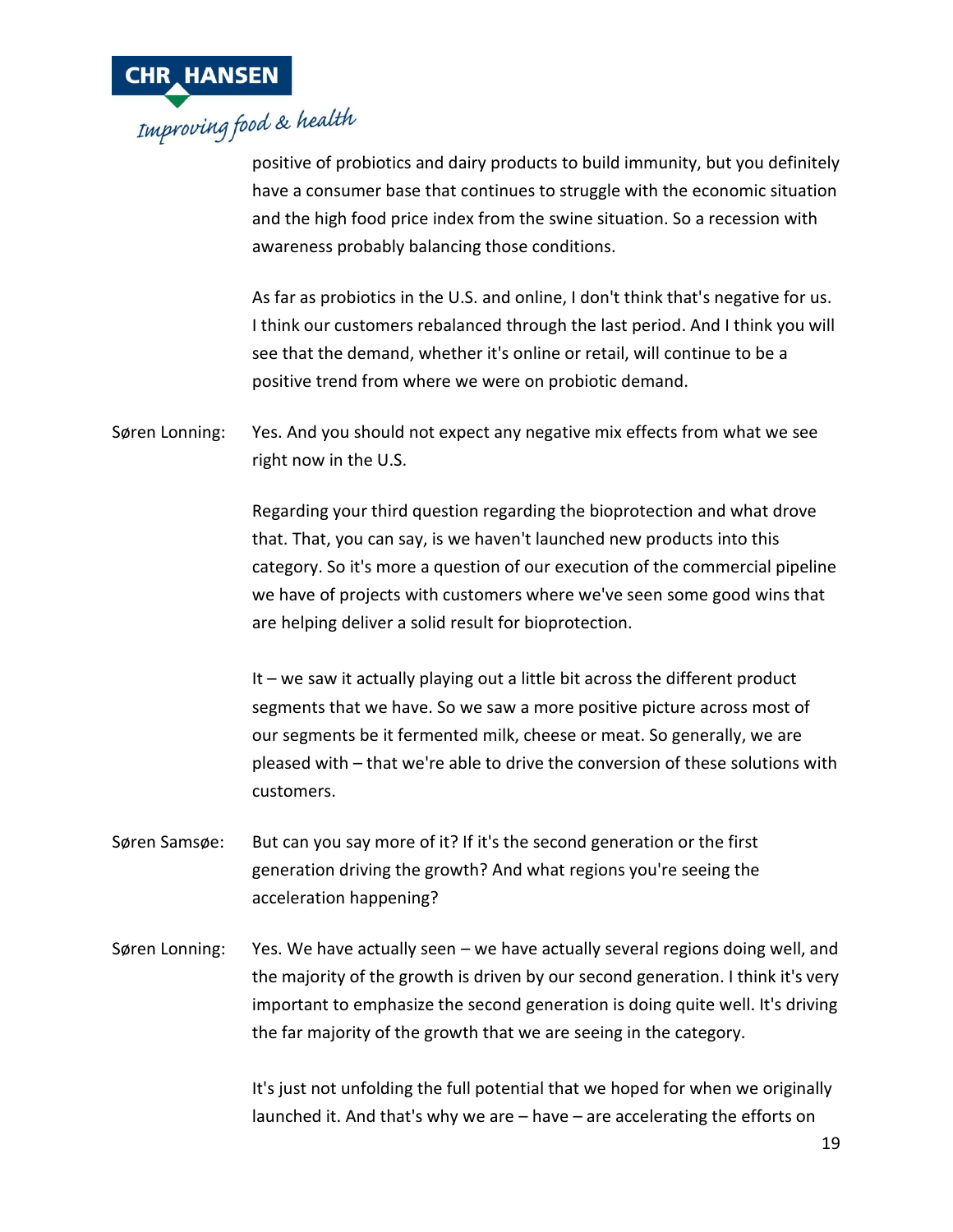

third generation. So there should no – be no misunderstanding that the second generation is not selling well and ensuring growth in the market. It is.

Mauricio Graber: And we have also not seen really a large cannibalization between second generation and first generation. So good sustained sales of the first generation and most of the growth, as Søren mentioned, driven by the second generation.

Operator: Your next question will come from Heidi Vesterinen from Exane BNP Paribas.

Heidi Vesterinen: So first, on your long-term guidance, when you talked about potential risks to your long-term guidance, you talked about how the impact on innovation in your commercial pipeline is a little bit unknown at this stage. What about the emerging markets?

> That has been a big growth driver for you in past years. Is it not a risk  $-$  is there not a risk that we see a sustained slowdown in emerging market growth? So that's the first question, and that's on the back of the virus because it's only just beginning in the emerging markets, right? And I think there could be long-term implications there.

And then the second question, I wanted to ask about how commodity prices impact your business. So for example, if we take dairy, there is an oversupply of milk at the moment. Now that could encourage cheese production, so it could be good for you. But then again, cheese goes into food service, which is not doing well. So net debt, what does this all mean for you?

And also on the Animal Health side, you talked a little bit about this. But you said at this stage, there's not an impact. But going out, I heard a bit about stockpiling of animal feed. But then we're also seeing that meat processing plants are being shut. So could this come and hit you later on? Could you talk a little bit about dairy and animal, please?

Mauricio Graber: So, Heidi, on your first point about emerging markets. For sure, if – as I mentioned in the call, we did not see an improvement in trading conditions in emerging markets, particularly the Middle East and China in Q2. And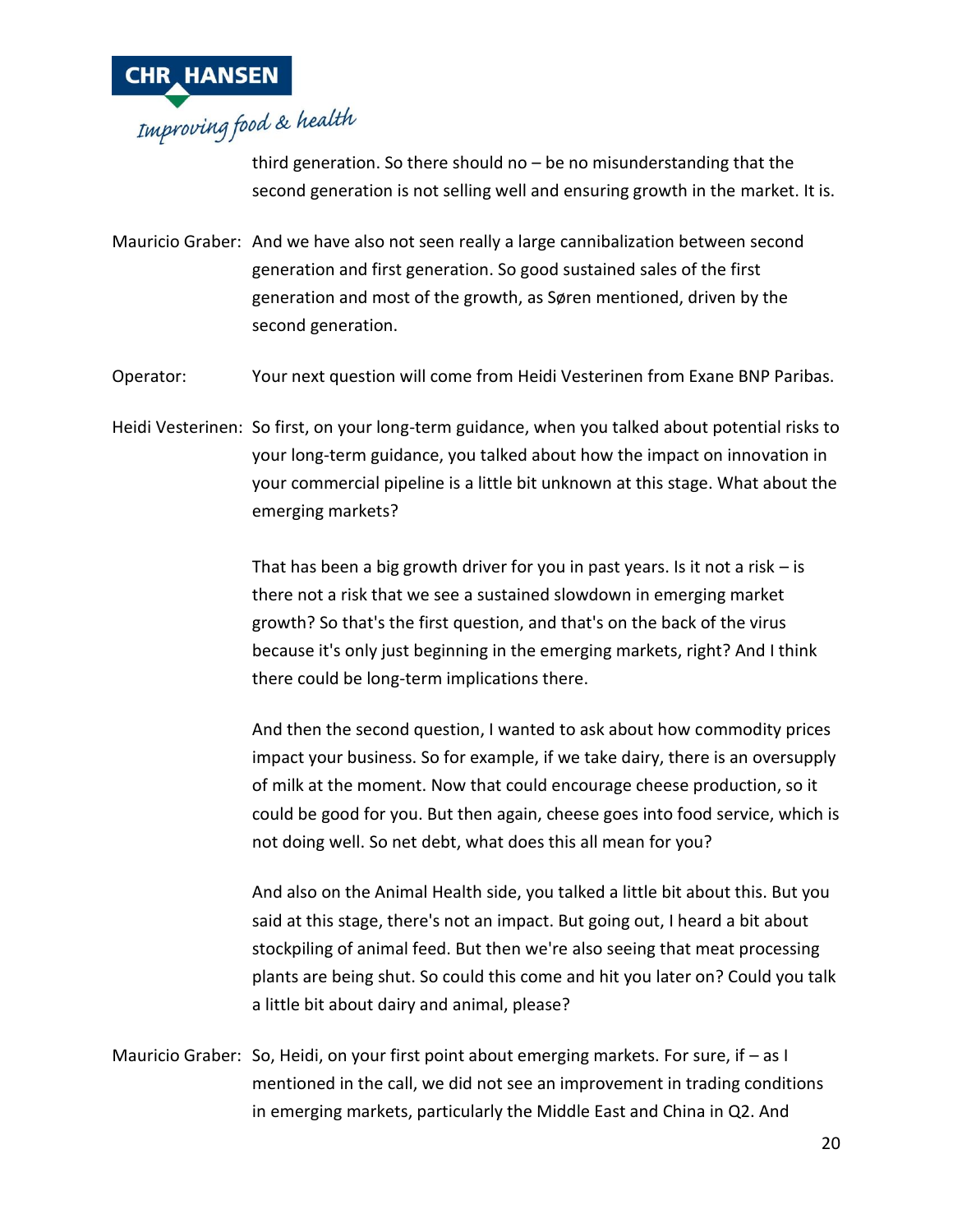

obviously, that remains our concern also with the information that you're seeing on the growth projections for GDP in emerging markets.

And as we also mentioned, dairy, underlying dairy markets had also at a low cyclical point of growth. So obviously, those 2 are concerns. There's many other opportunities that we continue to drive our business. But for sure, those are, let's say, some of the clouds on the horizon.

Søren, do you want to comment on commodities and Animal Health?

Søren Lonning: Yes. On the commodity prices, I would say, generally, when milk prices go down, it's typically positive for Food Cultures & Enzymes because it's a result of a higher – often the higher milk production that often needs to be stored one way, and cheese is one of those vehicles. So typically, that links to something that's favorable to Food Cultures & Enzymes.

> On the other hand, lower milk prices, we have seen that being something that impacts the farmers' ability to buy our product in Animal Health. So normally, there's a little bit of a hitch these ways that plays in that you can't – we can't both do well in both segments driven by this.

> But overall, outlook for cheese is quite solid at the moment. When we look forward, I mean, we are still – even though growth is not to the level that we saw 1 year ago, the  $-$  you can say, the production levels remain at a quite solid and high level.

> When it comes to the Animal Health part, I would say this is a small flag that we have in the horizon that the lower milk prices. How will that play out on pharmaeconomics and influence our Animal Health business, and that's a little bit more uncertain. But it goes into sort of the overall risk balance that we have taken in and applied for the guidance that we have given for this year.

Mauricio Graber: And I think Heidi, just as you mentioned, cheese and food service, it's true. And we see a lot of strength on the other side on grocery. And then you see categories like frozen pizza that have done very well, and all of those use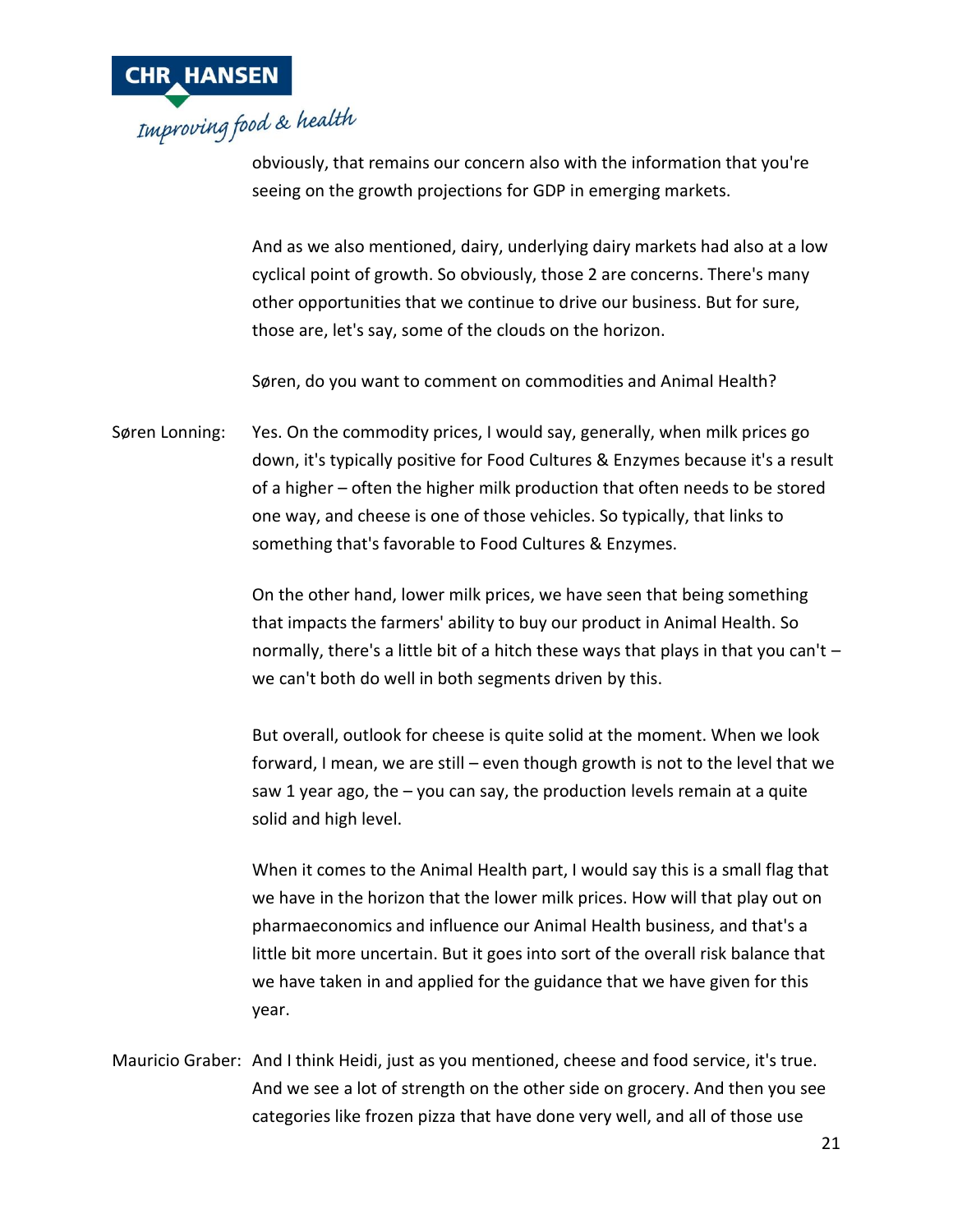

FC&E cultures for mozzarella cheese that goes in culture. So there's a shift in channels, there's a shift in consumer behavior. But overall, we seem to be performing well during the pandemic shifts.

Heidi Vesterinen: Do you have any idea how much of your sales might go into food service? And is it just cheese? Or is there a dip in colors as well?

Søren Lonning: It is also in colors. We can't – we will not give you an exact number on this. But I can say that the majority of our sales in Chr. Hansen that relates to food goes into traditional food products sold via retail and online.

> So that is clearly larger than our food service. It's clear cheese has an exposure, especially North America, less so outside, so in Europe. And then Natural Colors, it has been a focus area also to win business in the food service industry for Natural Colors solutions. But overall, you can say the traditional retail, et cetera, is clearly larger than our food service exposure.

- Operator: Your next question comes from line of James Targett from Berenberg.
- James Targett: Søren, just from me as well, many congratulations on your new role, and it's a shame that you're leaving us.

My questions are on  $-$  just on  $-$  firstly, just on the supply chain because you obviously said that your guidance is based upon your supply chain remaining functional. And at the moment, that the – there's been relatively limited impact. Could you just maybe talk about where you see the biggest, where the potentially biggest risks for you lie?

You mentioned transportation, but I'm just thinking in terms of if you break it down into sort of raw material procurement, your manufacturing and then your logistics to and from your customers, where you see the biggest risks?

And then you did also mention your customers were securing safety inventories. I just want to be – we're halfway through your Q3 now, so to what extent do you expect – or are you seeing a benefit in Q3 from your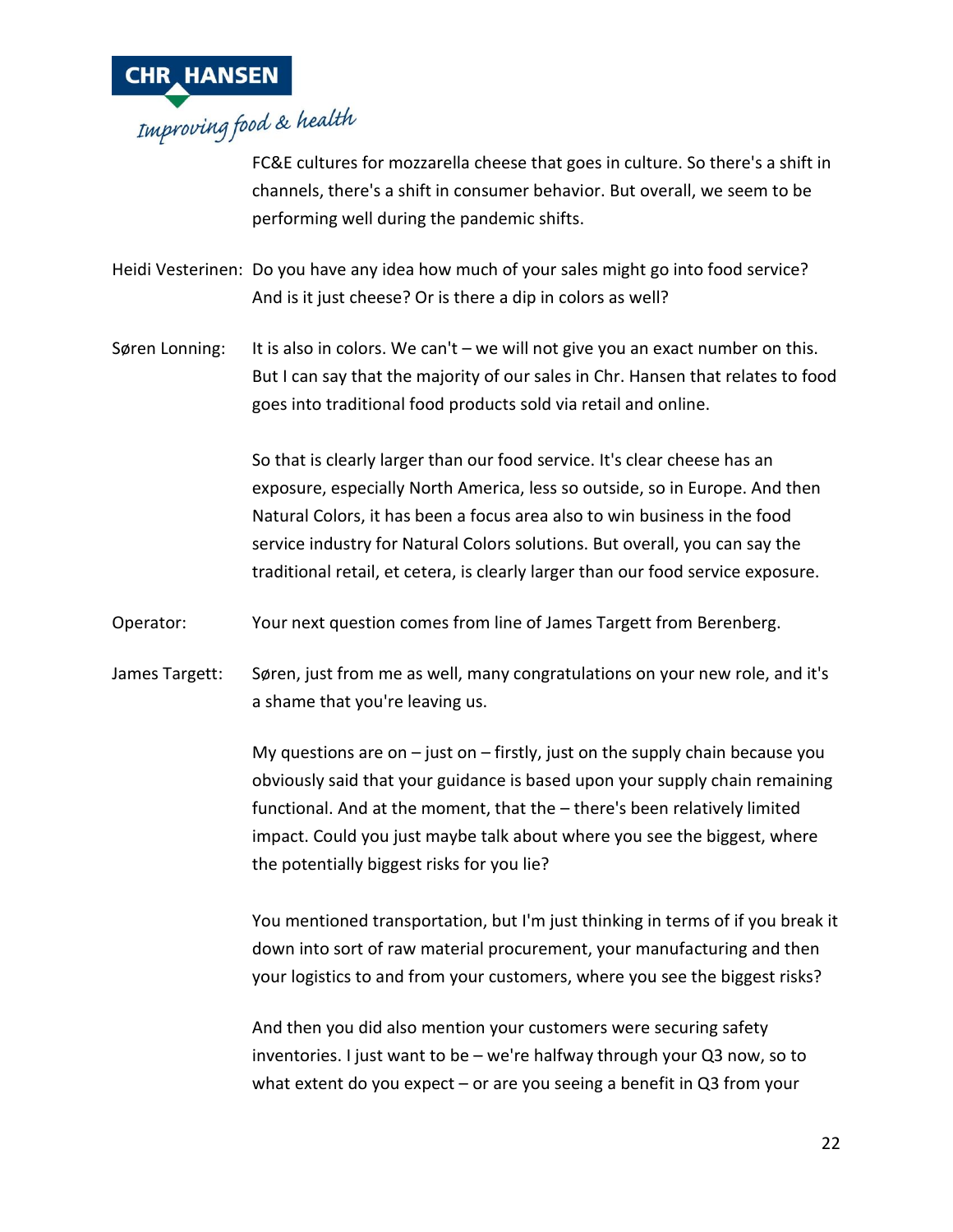

customers maybe stockpiling regions to a certain extent? And how material could that bump to Q3 be, if at all?

And finally, just on – if you look at the demand for your core dairy products, it sounds like the net effect of COVID-19 in China has been negative in your core dairy portfolio. So as we look at the situation spreading globally, just in  $$ amongst your core dairy products, do you think this will be a – in terms of customer – or sorry, consumer demand, do you see this being as a net negative or positive?

Mauricio Graber: Thank you. I'll take part of the questions and pass it on to you, Søren, for some others.

> So on your overall question on supply chain, I would say, when you look at raw materials and insourcing or procurement, I think we have a diversified source of raw materials. We have not seen any major risks. And also, we have taken our own measures to ensure that we have safety stocks to be able to manage the demand. But we're always concerned about risk as we are a global company, and we have global sourcing platform, so we – it's a risk, and that's why we flag it.

As far as manufacturing, the key thing in manufacturing is that we continue with the additional safety measures that we have to make sure that we – our employees are healthy and safe to be able to come and work and produce. We have a high automation in our facilities. So our degree of confidence on our manufacturing capacity is high.

Transportation and distribution is a challenge, but we've seen China mainly coming back. And we have seen the transatlantic and transpacific routes to also be available even if it requires more planning and a higher cost. So the guidance we are giving is barring any material disruptions from our customers having to shut down plants or us being on that unfortunate situation. And we cannot bar any of those being a risk.

On the core dairy portfolio, before I pass it to Søren for your comments on Q3. I would say, dairy, I think, has – net-net, I would say, has a benefit. So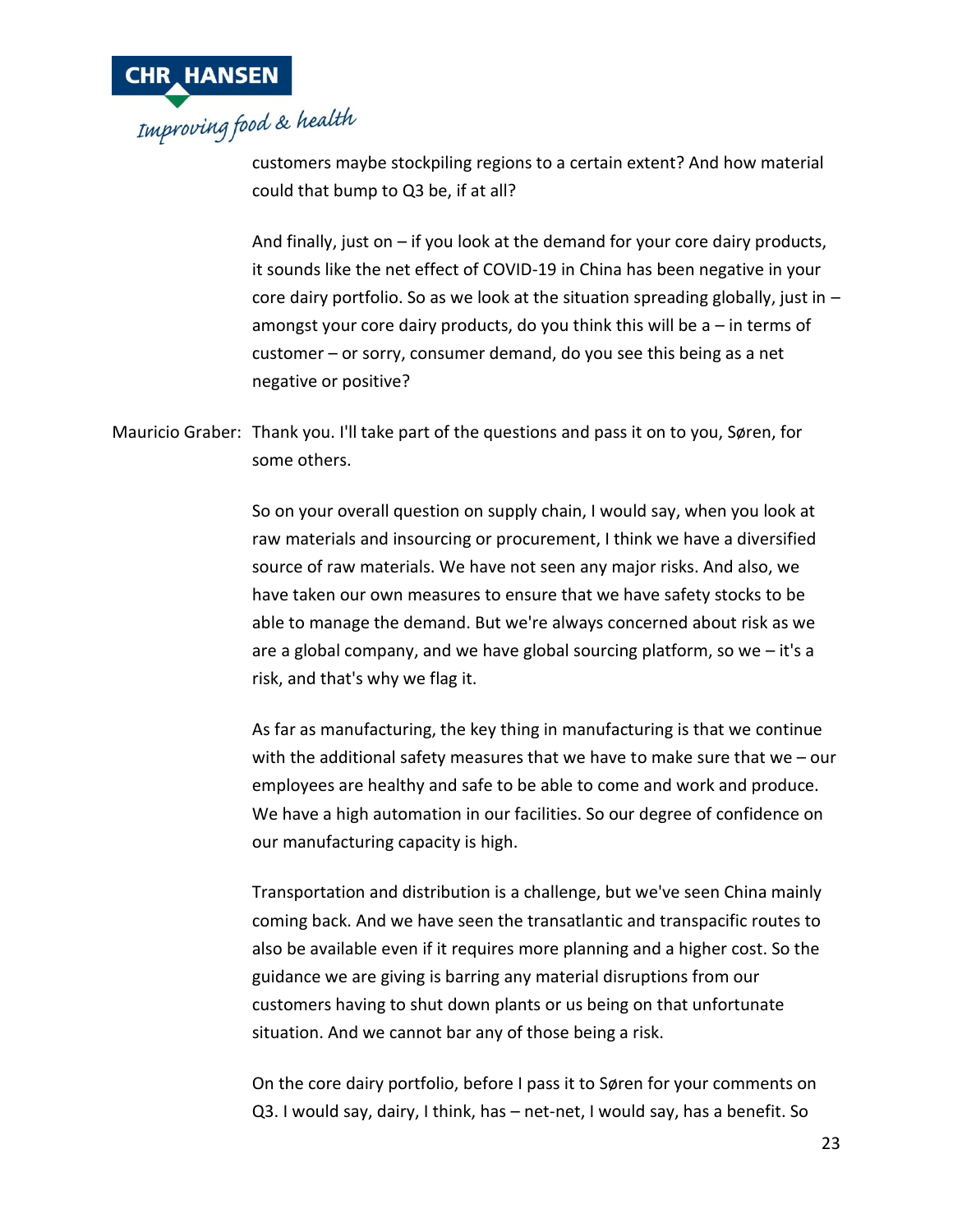

obviously, we see an interest on the fresh dairy, on yogurt, and particularly on yogurts with probiotics and concepts around immunity. So I think net-net, the shift to grocery and the at-home consumption has been positive for many of the end categories where we sell our core dairy products. Søren?

Søren Lonning: Yes. If I was to comment on your questions related to Q3, I would say that we will not give any specific guidance on Q3. First and foremost, I would say we have seen some customers increasing their safety stock in March, which is positive, you can say. On the other hand, there are also some effects that are impact negatively. You – we talked about our ability to progress our commercial pipeline.

> And also extra safety targets, it's very difficult to predict how that will play out in the months to come. So I mean don't – I would be very cautious to give any guidance in terms of that. There will be pluses and minuses from the corona here. And we believe that overall, probably for the year, it looks to be netting out for Chr. Hansen. And I think that's the overall message that we want to leave you with.

Operator: Your next question comes from the line of Faham Baig from Credit Suisse.

Faham Baig: A couple of questions from me. If I could start with the shorter-term dynamics. I appreciate you've kept your guidance for the full year. But at the same time, you've forgone some part health sales that you envisaged. And China turnaround is probably more uncertain than initially expected as well.

> What is the offsetting factor, particularly given the uncertainty that this pantry loading you might be seeing in March might easily deload in May or something? So what gives you the confidence to still meet that guidance?

And then secondly, on just long-term growth. Could you give us a few comments on how you're progressing in terms of entering adjacent categories? I think you'd mentioned some plant-based wins and how you see innovation making up that gap between the market growth rate insourcing and the sort of mid- to high single digit growth that you're forecasting in FC&E?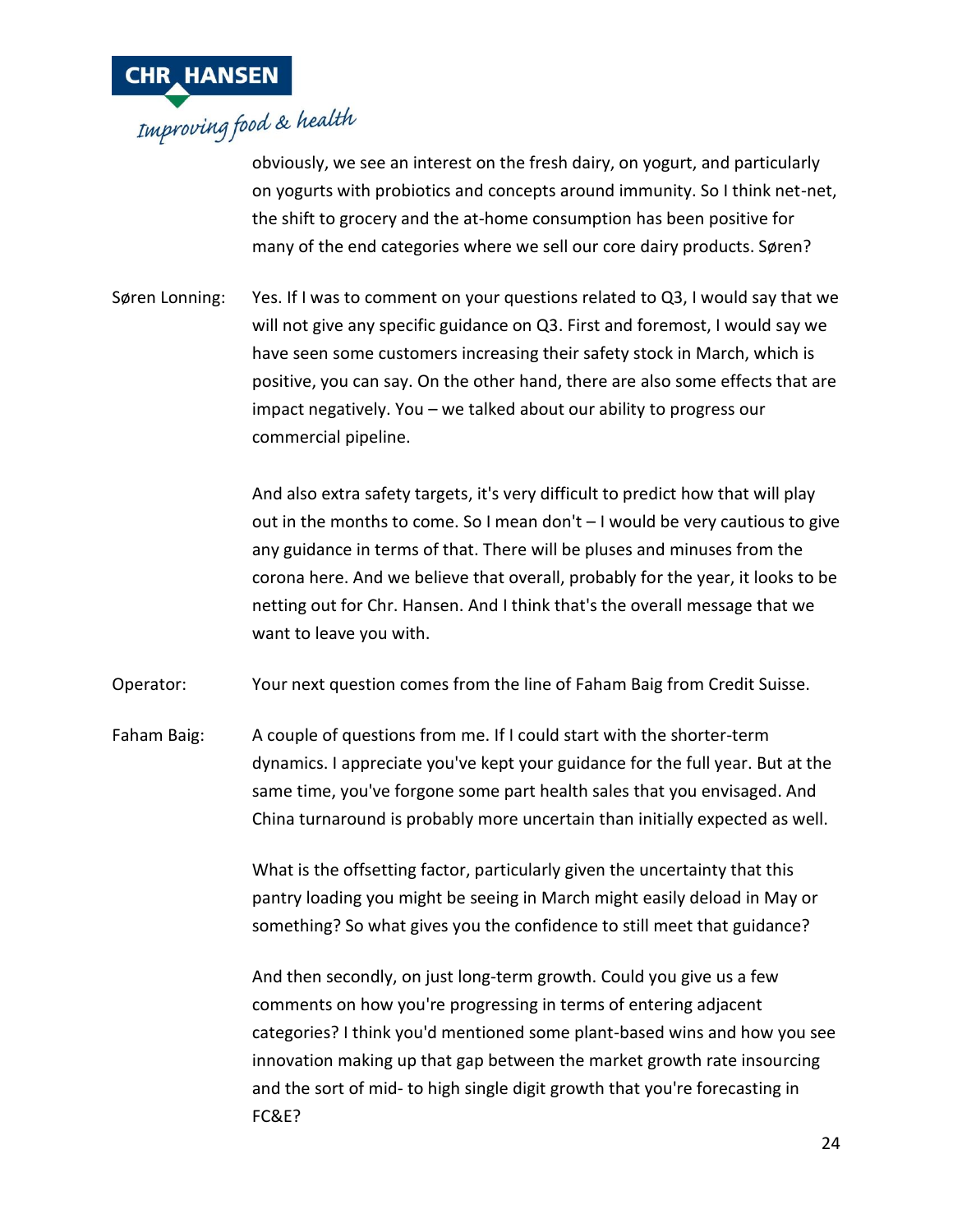

Søren Lonning: OK. So if we look to the shorter-term dynamics, it's true that China in Food Culture & Enzymes was unexpectedly challenging in Q2. And it's also Plant Health, you're absolutely right, that it's coming down a notch below what we expected. Bear in mind, it's not the largest category that we have in Chr. Hansen.

> And then there are a few elements that is playing out favorable. We are seeing more interest for probiotics into immune stimulating solutions. And that's an interest at this point in time. We need to see it play out in real sales, obviously, but there is a high interest. We're also seeing Animal Health tracking quite strongly. And although there are some clouds on the horizon now, it looks to be a very strong year in Animal Health.

> And then I would say the core offering in Food Cultures & Enzymes of our traditional cheese, fermented milk, meat, et cetera, just continues to perform very solidly and have actually done so during the many quarters we have seen. So those are some of the areas which are performing quite solidly. And they are larger than the other areas, and hence, we don't need to overperform so much in these to compensate. So that was a few elements to that one.

> In terms of the longer-term growth outlook, I would say that even though we are not out announcing a new strategy, we continue to execute on Nature's no. 1 and that also includes plant-based. I mean it was already something that we were working on before. And we are seeing good progress. We are winning projects. We have a very healthy pipeline and we'll continue to move ahead according to our Nature's no. 1 strategy in that area.

And I – generally, I think the growth opportunities that we have under the Nature's no. 1 strategy are quite clear and quite attractive for us. So we will just continue to working on executing to the best of our ability in that areas. Mauricio, maybe you want to add something here.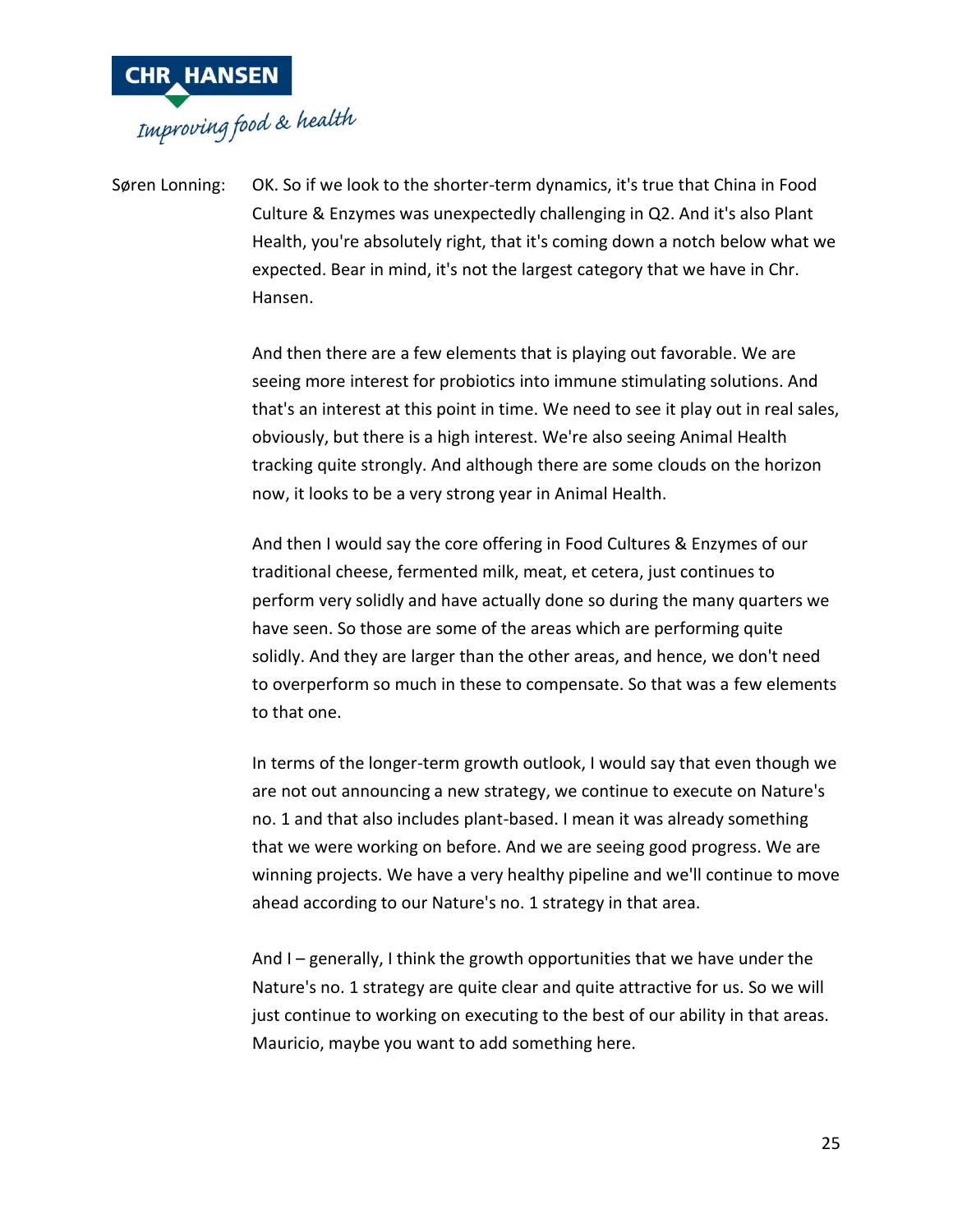

Mauricio Graber: Yes, and just to provide a little bit of a positive lens on that. If you look at COVID-19 and the impacts on society, I think there will be a young generation that has a lot of interest in biosciences. I think we will see more talent coming into our industry, interested in innovation.

> I think the spaces where we work, quite honestly, whether it's in Food Cultures & Enzymes, developing new technologies for dairy and probiotics and cheese, will be more relevant as we come out of this pandemic and also in – for our Animal Health and Plant Health business.

> So I think we see a strengthening of the interest and the opportunities in the areas where we work as we think about what will be some of the social drivers when we come out of it. For sure, you will have the economic conditions that are likely to be challenging. But I think the long-term prospects for Chr. Hansen are quite strong. And that's why I have stated that I have confidence that we will manage well through the economic crisis.

We have a strong focus on the safety and well-being of our employees, understanding the supply side, managing the demand side with our customers, and together with Søren, staying very focused on our liquidity and cash flow. So confident on the long-term growth.

I think we have time for one more question.

Operator: Your next question comes from the of Patrick Rafaisz from UBS.

Patrick Rafaisz: Just 2 quick ones, please. The first is a follow-up on the plant-based dairy commercial projects. Any chance you could quantify these commercial opportunities in the near or the mid- to long term?

> And then the second question on Natural Colors. Already about 6 months ago, you were starting to talk about carmine and then also pricing looking close to rock bottom. How – what has changed? Has anything changed? Do you see maybe some price improvement potentially in the near term? Or do we still have to wait for that to happen?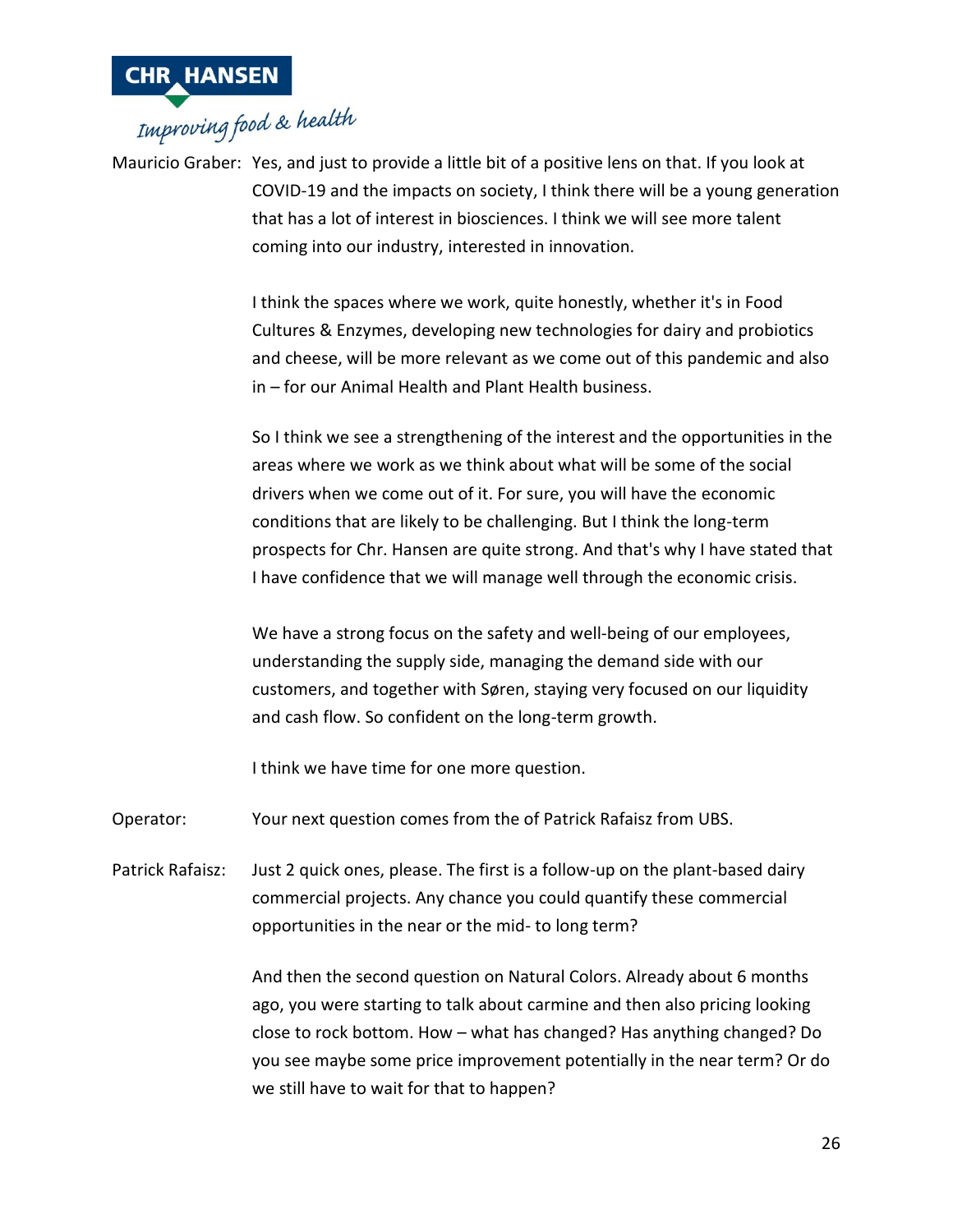

## **CHR HANSEN**<br>Improving food & health

Mauricio Graber: So on plant-based, I think we released an exciting communication today as well that we're joining MISTA, the California-based co-creation with – together with other exciting partners. And I think it shows how we believe that fermentation in Food Cultures & Enzymes and our technologies will play a key role in plant-based. We will not give you a specific number, but we're working with a large number of customers in a large number of projects.

> One of the things that we have seen though, through COVID-19, and it has been widely commented in the reports, is that really strong brands with strong distribution have done well. So we have seen a little bit of delay in some of the launches of our plant-based products or new activity in that space.

As it relates to Natural Colors, I think, Søren, before I pass it to you, we have said that both carmine and annatto have been already, since Q1, at historically low prices, and they had largely remained at or slightly below those historically low prices. So we have not yet seen a change in the pricing for those pigments.

Søren Lonning: Yes. So I mean we did see – we have seen a declining trend. It came it came down during Q1. We thought that was the bottom. It took a small notch down, further, actually. So a level I haven't seen before with \$12 per kilo. And now we believe that is truly the rock bottom. But more importantly, I think, is to consider that one thing is what the raw material impact is and where it is, but it takes some time before it translate into our top line.

> And exactly forecasting what the impact will be is due to the dynamics in the industry and all that. And that's where we can see a more negative impact from that also. But it is the lowest price point I've seen in my 13 years in Hansen for carmine. So I really do believe that this must be the bottom, and prices will, over time, normalize to a more stable, reliable level.

Mauricio Graber: I think the exciting part of Natural Colors is that we've seen FruitMax, which is, let's say, our higher-end coloring from foods perform very well with